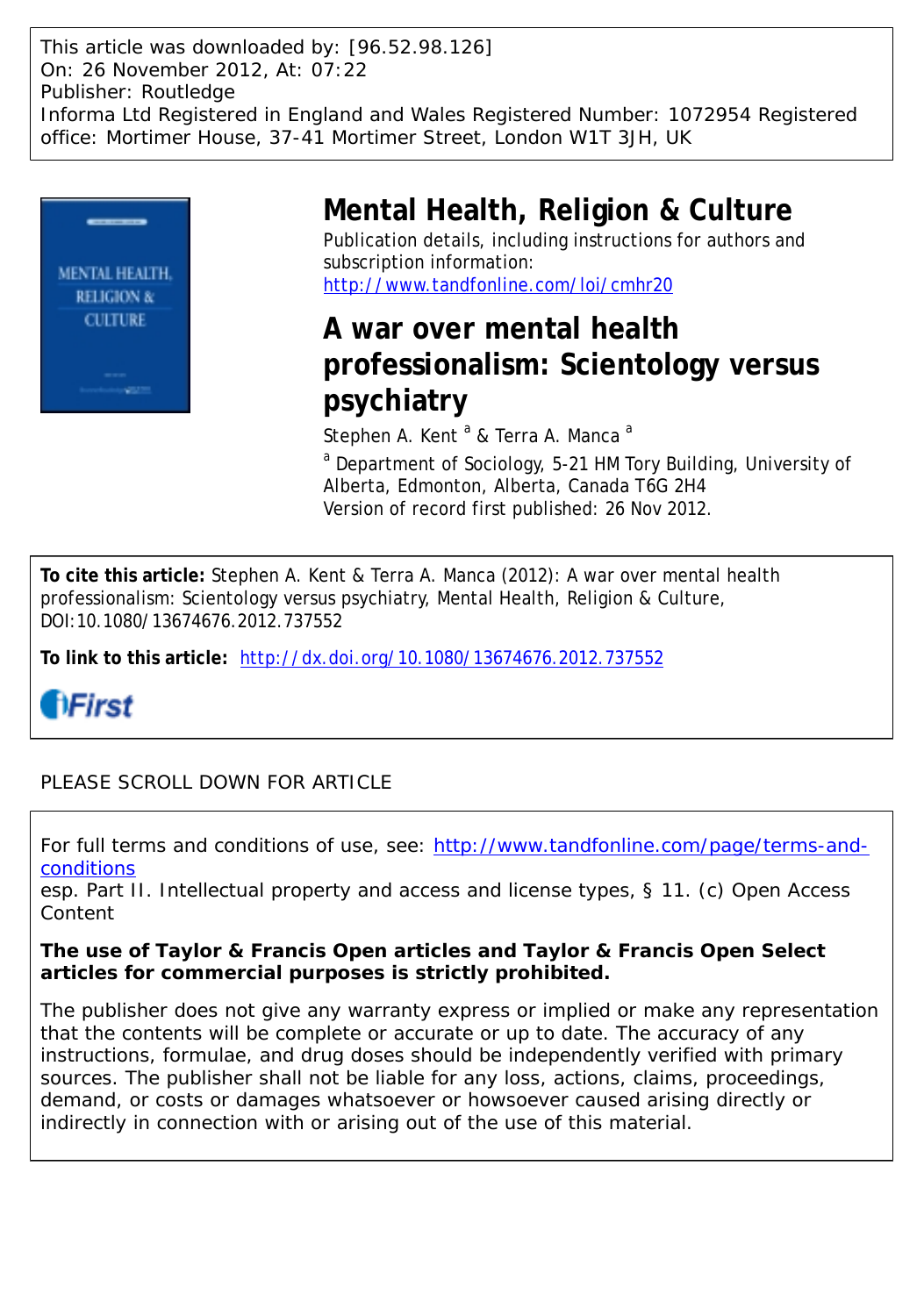# A war over mental health professionalism: Scientology versus psychiatry

Stephen A. Kent\* and Terra A. Manca

Department of Sociology, 5-21 HM Tory Building, University of Alberta, Edmonton, Alberta, Canada T6G 2H4

(Received 30 July 2012; final version received 3 October 2012)

Over 60 years ago, founder L. Ron Hubbard began what has become Scientology's greatest battle. Scientology emerged from Dianetics, which Hubbard hoped would replace the psychiatric profession. In this article, we discuss how Scientology attempted to position itself as a rival profession to psychiatry and the consequences of those attempts. Scientology's battle with psychiatry gained some success from the social conditions during which it emerged, but it continues in a time that has seen increasing success with various psychiatric treatments. As such, Scientology's direct influence on the psychiatric profession may be difficult to measure, but its actions have coincided with substantial challenges to psychiatry.

Keywords: mental health; professions; pseudo-science; psychiatry; Scientology

## Introduction

For decades, Scientology has waged a worldwide war against psychiatry. This war began with Scientology founder, L. Ron Hubbard (1911–1986), and continues under his successor, David Miscavige (b. 1960). It aims to eradicate psychiatric practice (especially psychiatrists' use of pharmaceuticals) from the planet and replace it with Scientology's own techniques. Scientology began as Dianetics, which was a supposed alternative to other 1950s mental health therapies. Scientology's membership, which in the United States was approximately 25,000 in 2008 and included notable celebrities, promotes its various goals consisting of religious doctrines, ''political aspirations, business operations, cultural productions, pseudo-medical practice, pseudo-psychiatric practice, social services... , and alternative family structures" (Kent, 1999a, p. 4; 2011, p. 134).<sup>1</sup>

In this article, we focus on Scientology as a pseudo-psychiatric profession by demonstrating how Scientology was competing for psychiatry's professional jurisdiction. In examining this competition, we follow the seminal work of Andrew Abbott (1988) who argued that when a profession has control over a jurisdiction, no intellectual space or ''vacancy'' exists in which another profession can enter. Nonetheless, competitors can create vacancies by brute force or dislodge (''bump'') a profession by direct attack. ''Bump chains'' can begin with groups entering the system for the first time or with old groups seeking new turf (Abbott, 1988, p. 89). We examine Scientology's attempt to ''bump'' psychiatry from its jurisdiction in order to replace it with Hubbard's theories and

ISSN 1367–4676 print/ISSN 1469–9737 online © 2012 Taylor & Francis http://dx.doi.org/10.1080/13674676.2012.737552 http://www.tandfonline.com

<sup>\*</sup>Corresponding author. Email: steve.kent@ualberta.ca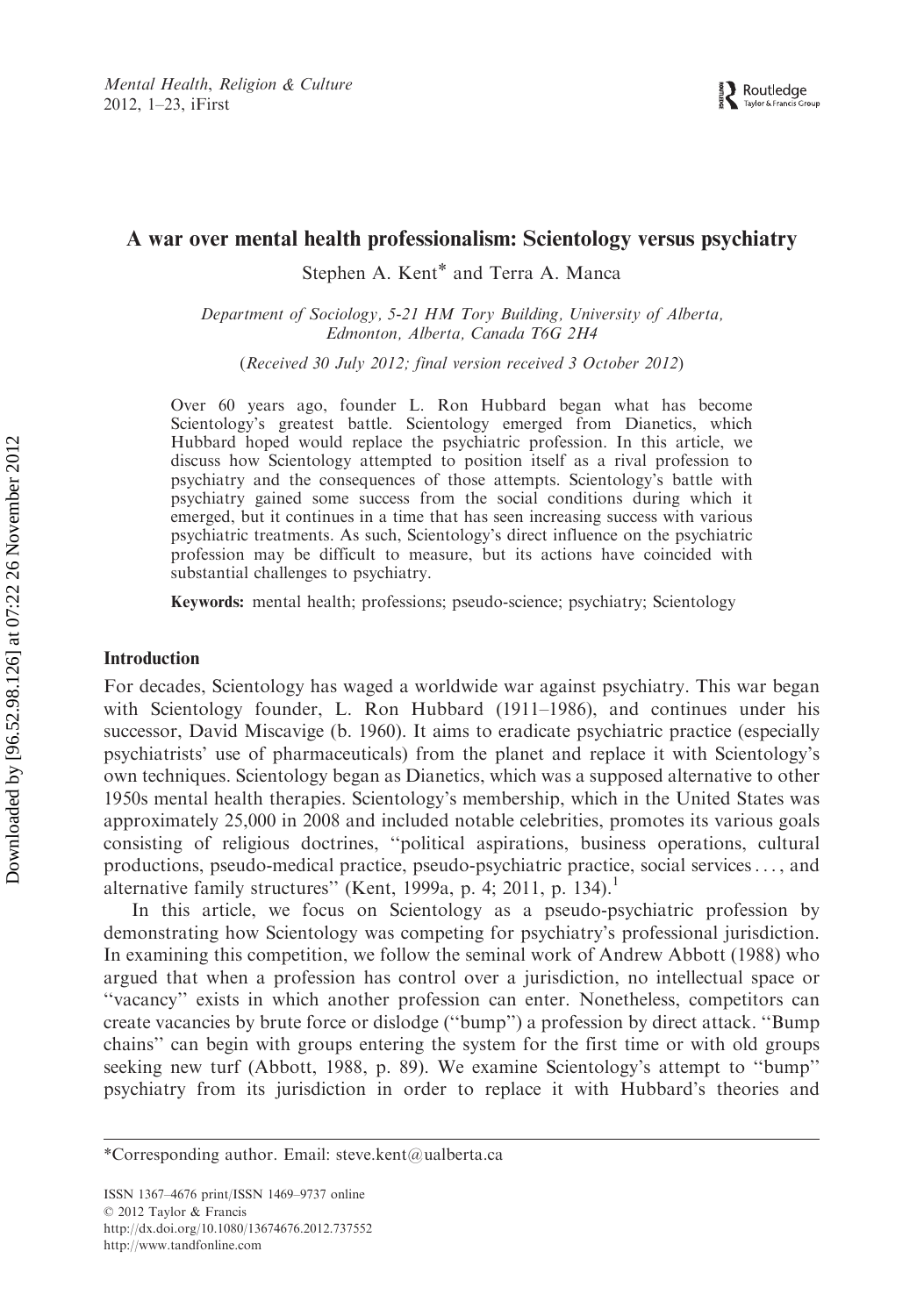techniques about mental illness and therapy. Scientology's failed attempt resulted in over 60 years of anti-psychiatric attacks.

We first overview Scientology and psychiatry within Abbott's discussion of professions, and explain how Scientology utilised pseudo-science to seek public support. Second, we demonstrate that psychiatry was vulnerable to attack at the time that Scientology emerged in the early 1950s because of societal events and internal issues (such as psychiatry's treatment practices). Third, we argue that Hubbard exploited psychiatry's weakness when he attempted to delegitimise it and professionalise his organisation. Fourth, we use reviews of Hubbard's foundational Dianetics book to demonstrate how psychiatry and medicine delegitimised Dianetics and Scientology. Finally, we conclude by discussing how Scientology attempts to undermine psychiatry by its oppositional campaign, while remaining unable to provide a workable, effective alternative to psychiatric pharmaceutical practice.

# Professionalisation, Scientology, and psychiatry

Abbott (1988) stated that early professionalisation theories prioritised the *structure* of professions, as if they lacked history, emerged homogenously, and progressed towards a similar end. Theorists refined lists of professional attributes, such as ''competency testing, altruistic service, public service, application to the needs of others, fiduciary relations to clients, loyalty to clients, and fee-based remuneration'' (Abbott, 1995, p. 547). In addition, professions usually have a single set of ethics, which dictate behaviour for dozens to hundreds of schools and affiliated professionals (Abbott, 1988, p. 80). Attributes such as these are applicable to Complementary and Alternative Medicines (CAM), including Scientology – although Scientology has alternative practices and beliefs beyond health concerns (see Kent, 1999c; Manca, 2010).

In their discussion of the professionalisation of CAM, Crellin and Ania (2002, p. 114) argued that almost all of the various perspectives and definitions of professionalism emphasise power and authority. Professionalisation theories about battles for power and authority explain the structure of the professions system, which involves constant struggles between and among professions to maintain dominance over their jurisdictions (Abbott, 1988, p. 33). Professions maintain dominance through public confidence and/or state support. As such, knowledge credentials are central to a profession's continued existence:

The ability of a profession to sustain its jurisdictions lies partly in the power and prestige of its academic knowledge. This prestige reflects the public's mistaken belief that abstract professional knowledge is continuous with practical professional knowledge, and hence that prestigious abstract knowledge implies effective professional work. (Abbott, 1988, pp. 53–54)

Maintaining the appearance (not necessarily the reality) of effective practice, therefore, is necessary for jurisdictional dominance.

When Scientology emerged in the 1950s, psychiatry's public support was dwindling along with its ability to hold exclusive power (power "at others' expense" [Abbott, 1988, p. 87]). Psychiatry's difficulties holding exclusive power in the mental health field continued into the 1980s:

a number of forces—religious, legal, scientific, and intellectual developments; internal contradictions within psychiatry; new approaches to patient care and mental disorder; and the rise of new social activism and the patients' rights movement—converged to place psychiatry on the defensive in a way never before experienced in its history. (Dain, 1989, p. 3)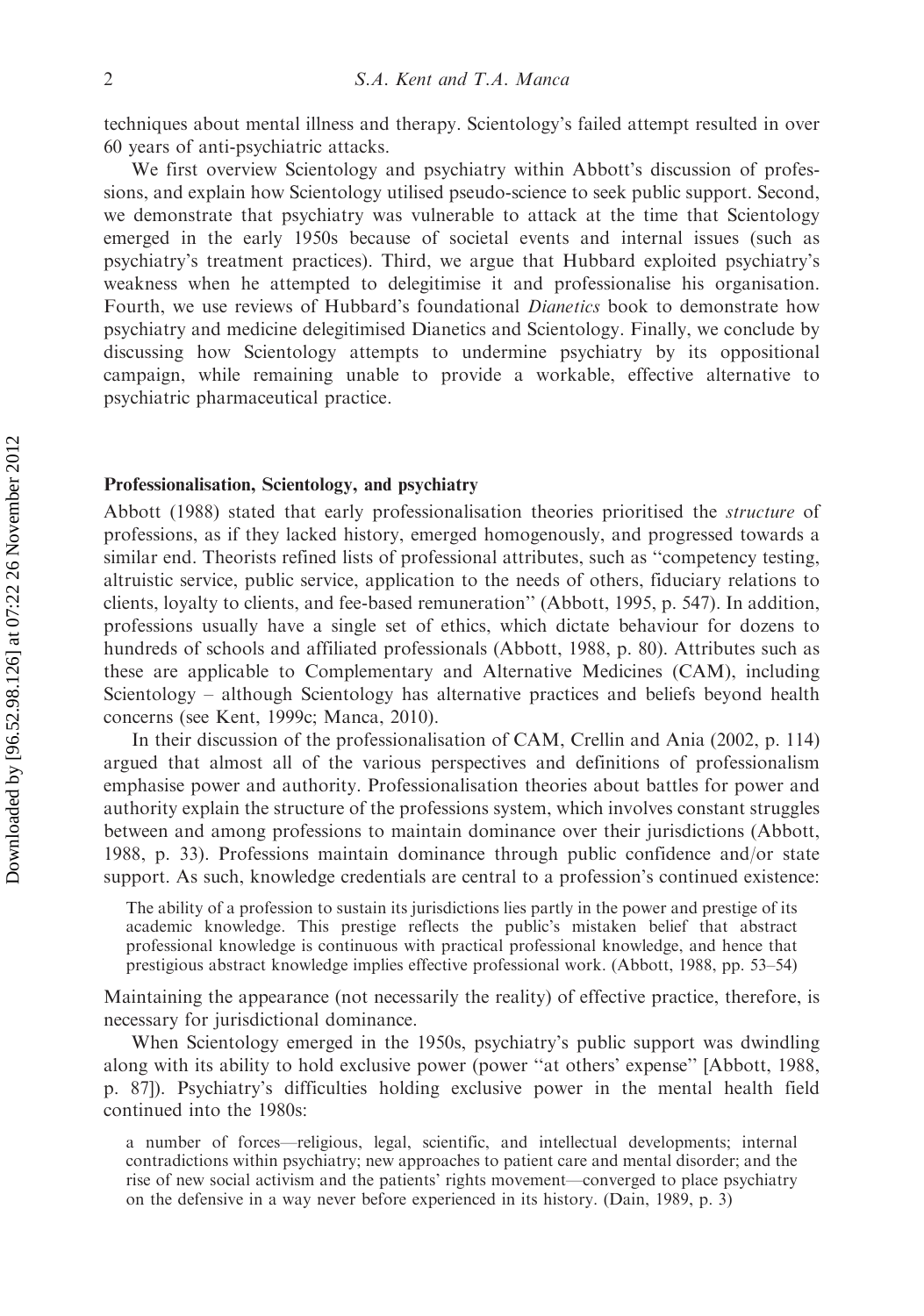A profession relies on both ''its professional knowledge system and its internal structure'' to maintain its jurisdiction (Abbott, 1988, p. 98). In the 1950s, however, psychiatry was losing on both fronts. Disputes arose over psychiatry's physical interventions at the same time that psychotherapists claimed increasing success with their treatments. As we demonstrate in the next section, psychiatry's professional history created its vulnerability to anti-psychiatric attacks.

## Psychiatry up to the early 1950s

In 1847, the American Medical Association was founded and opened membership to psychiatrists (Grob, 2008, p. 538). At that time, psychiatrists refused to join because they received higher status and greater income than medical doctors (Abbott, 1988, p. 22; Grob, 2008, p. 538). This status, however, declined as psychiatric practices raised public controversies. Between World War I and World War II, psychiatry utilised several controversial therapeutic interventions to treat some severe conditions.

The most common of these controversial treatments were insulin shock treatment and electro-convulsive shocks in response to severe, chronic depression, and prefrontal lobotomy ostensibly as a response to severe behavioural problems (Grob, 2008, pp. 544–  $545$ ).<sup>2</sup> No psychiatrist could explain why the first two of these treatments proved somewhat effective against depression, and contemporary psychiatry still uses electroconvulsive shocks to treat major depression, manic aspects of bi-polar disorder, and some instances of acute schizophrenia (Swartz, 2009; Townsend, 2012, p. 346). Lobotomies, however, caused irreparable brain damage in patients, greatly reducing their quality of life and ability to function. Worldwide, there may have been up to 150,000 lobotomies performed (Rodgers, 1992, p. 47), and ''[d]uring its peak between 1949 and 1952, approximately 5,000 lobotomies were performed each year in the United States'' (Valenstein, 1986, p. 229). Hubbard's Dianetics came out during this period, and he likely would have heard about or read the 1949 Newsweek article that chronicled the growing opposition to the practice of lobotomies within the psychiatric community (see Valenstein, 1986, p. 254).

An additional factor that diminished the professional image of psychiatry between the 1940s and 1960s (especially in America) was the widespread use of psychoanalysis (Dain, 1989, p. 6; Gifford, 2008, p. 639). Without scientifically based diagnoses, the psychoanalytic focus on talk as treatment destabilised psychiatry's professional and medical status (Dain, 1989, p. 7). Even so, psychiatry maintained that it was based in scientific knowledge (Abbott, 1988, p. 30), and pseudo-scientific psychoanalysis remained a viable sub-field within a small number of university departments into the early 1990s (MacFarquhar, 1994).

Generally speaking, public acceptance of a profession requires measured results, but professions create the basis for measuring those results through the abstraction of knowledge. This abstraction, rather than scientific evidence, allows professions to measure results and treat problems (such as illness or mental health) through profession-specific practices (Abbott, 1988, p. 38). Consequently, despite its modest (at best) results, the elaborate intellectual system of psychoanalytic publications helped maintain psychiatry's professional status, at least in the eyes of some other professionals and lay people.

In addition to these internal issues, psychiatry faced substantial external influences following World War II. External forces can disturb directly the system of professions by opening new task areas for jurisdictions or destroying old jurisdictions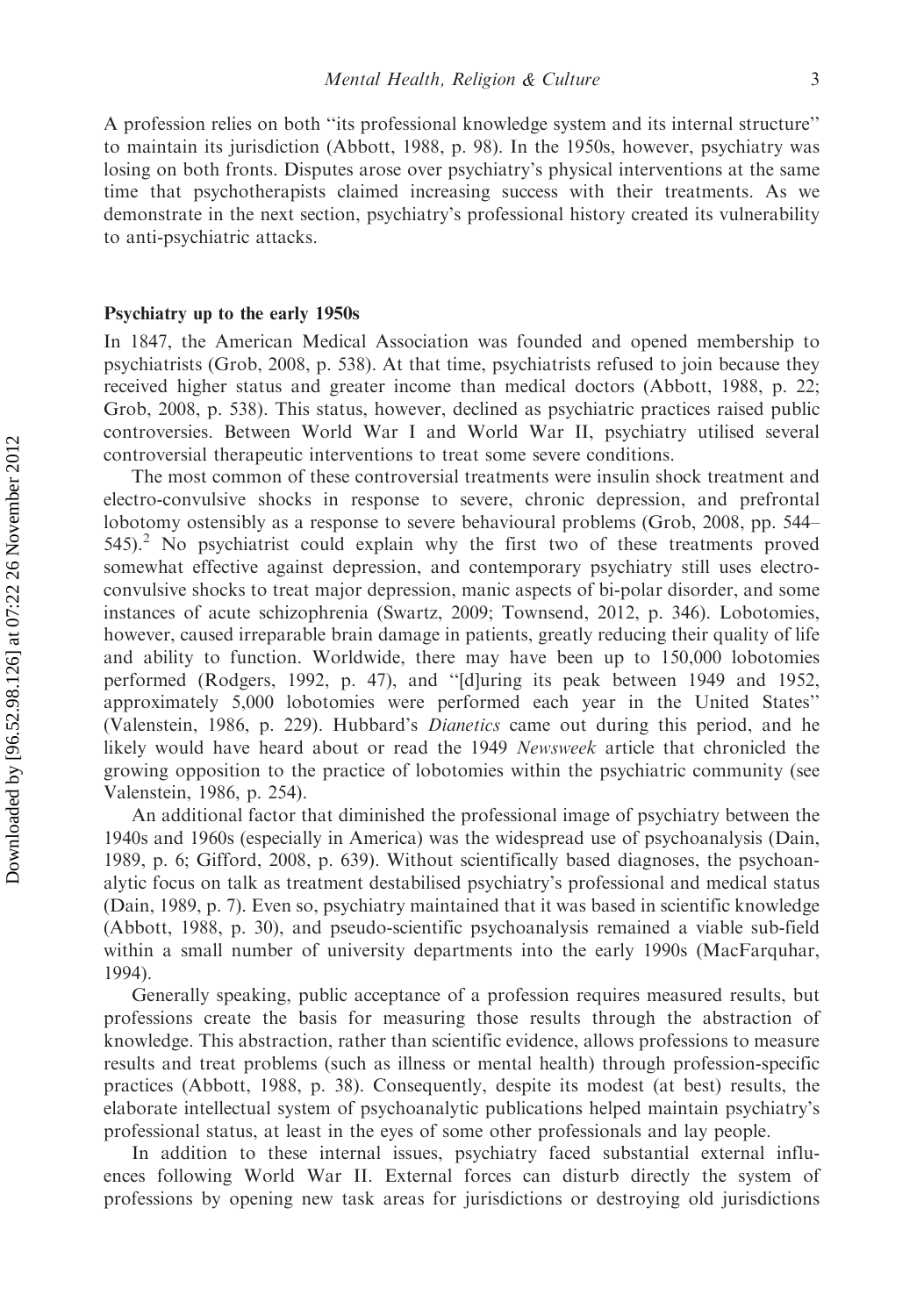(Abbott, 1988, p. 90). One war-related external factor that impacted psychiatry was the unexpectedly high levels of psychiatric casualties and resultantly high need for mental health treatment (Gifford, 2008, p. 640). Furthermore, psychiatry's clientele changed. In the 1900s, psychiatrists began seeing more patients with chronic conditions, but by 1950, 40% of their clients were psychotic (which was an increase from 18% percent in 1920 and  $31\%$  in 1941 [Grob, 2008, p. 539]).<sup>3</sup> Therefore, the need grew for treatments of psychosis, but psychoanalysis lacked effective responses to psychosis as well as several other dire mental illnesses and disorders.

Although it could not adequately respond to external factors, psychoanalysis's stature within psychiatry rose. Psychoanalysts ''wrote the textbooks, staffed the university departments, and sat on examination boards... . From the 1940s to the late 1960s or 1970s, American psychiatrists, generally speaking, were not psychoanalysts but were psychoanalytically oriented'' (Shorter, 1997, p. 173; emphasis in original). Nonetheless, other psychiatrists widened divisions within psychiatry when they criticised psychoanalysis and emphasised the importance of either preventative community programs or the reactive asylum-based therapeutic care that had dominated the field since the 1800s (Grob, 2008, p. 548).

## Attempted professionalisation of a pseudo-science

Pseudo-sciences use research techniques and results that the scientific community and other rigorous researchers do not accept. While undertaking such techniques, moreover, pseudo-sciences claim to practice science (Hansson, 2008). Within such frameworks, both L. Ron Hubbard and the psychoanalysts of his time practiced pseudo-science. At the very least, both therapeutic psychoanalytic psychiatry and its Scientology contender based numerous treatments on dubious research. Even with its limited success rates, psychiatry survived this period because of cultural legitimacy and state support, which Scientology never gained. Despite success stories about the efficacy of various Scientology techniques, ''[s]ocieties have little time for experts who lack cultural legitimacy, irrespective of their success rates'' (Abbott, 1988, p. 54). For example, in the nineteenth century, before medicine became more successful at curing disease than homeopathy, homeopathy fell in popularity because it lacked cultural legitimacy (Abbott, 1988, p. 54). Likewise, for numerous reasons about which we lack the space to elaborate, psychiatry maintained cultural legitimacy despite its often-divided knowledge base.

Even so, when Scientology emerged, psychiatry's divided state left it susceptible to attacks from opportunistic alternative claimants like Hubbard. In response, psychiatry's attempt to control knowledge in the face of competition from such alternatives as Scientology likely confirmed its own legitimacy: ''Control of knowledge and its applications means dominating outsiders who attack that control. Control without competition is trivial'' (Abbott, 1988, p. 2). Yet, Scientology probably influenced psychiatric practice beyond what one would expect, given the problems that psychiatry had with both its public and legal claims to legitimacy.

Scientology's goal to ''bump'' psychiatry did not materialise, but Scientology's increasingly malicious attacks had substantial effects on its followers and some of the bystander public (i.e., people who were not members or conscious supporters of either group). Hubbard (a former fiction and science fiction writer who lacked medical, psychiatric, or other health care training) developed pseudo-scientific mental health techniques and related claims that lured some people away from psychiatric and other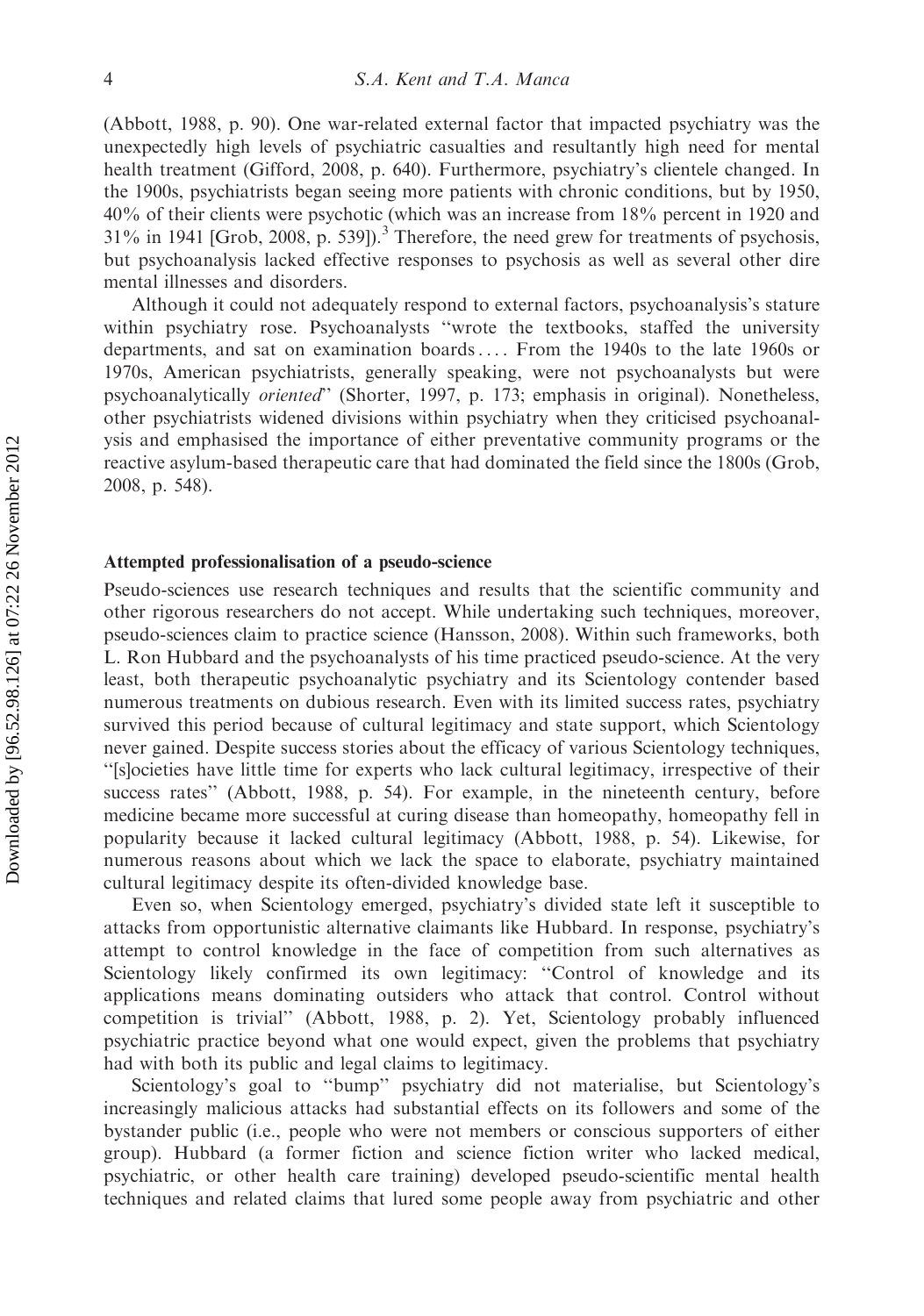medical treatment. Indeed, Hubbard integrated his techniques into a professional-looking system replete with journals and doctoral titles, which encouraged followers to regard themselves as knowledgeable beyond the confines of the psychiatric and medical professions.

Prior to initiating his war on psychiatry, Hubbard promoted Dianetics to psychiatrists with hopes that Dianetics could supplement or even replace psychiatry's knowledge base. For example, in his 1950 book, Dianetics: The Modern Science of Mental Health, Hubbard marketed unique therapies as solutions to problems that legitimate professions of the early 1950s could not relieve. Perhaps the most well-known of these therapies is the technique called ''Dianetics auditing,'' which involved a partner (called an auditor) directing a patient or ''preclear'' to return mentally and verbally to various traumatic occurrences (called engrams) repeatedly until they were erased (''cleared''). Hubbard divided the mind into three components in a way that was similar to psychoanalysis. These components included the reactive mind, somatic mind, and the analytic mind (Hubbard, 1950b, p. 39). Engrams reside within the reactive mind, and with enough auditing one ''cleared'' one's reactive mind and became immune to a number of diseases and mental problems at the same time that one's memory and IQ soared (Hubbard, 1950b, p. xi, 39, 90, 91–108, 171). He insisted:

Dianetics offers a therapeutic technique with which we can treat any and all inorganic mental and organic psychosomatic ills, with assurance of complete cure in unselected cases. It produces a mental stability in the 'cleared' patient which is far superior to the current norm. (Hubbard, 1950a, p. 85)

In addition, Dianetics techniques and theories are supposedly:

A system for the analysis, control and development of human thought evolved from a set of coordinated axioms which also provide techniques for the treatment of a wide range of mental disorders and organic diseases. (Hubbard, 1956, p. v)

According to Hubbard's assertions, therefore, Dianetics (and later Scientology) were based upon scientific principles, and were equivalent to or better than the science of psychiatry.

In March 1952, Hubbard attempted to increase Dianetics and Scientology's professional image by introducing E-meters into his diagnostic repertoire (Kent, 1999c, p. 102). This introduction is in line with Abbott's (1988, p. 40) assertion that the professional process generally involves gaining the ability to diagnose, infer, and treat – all of which Hubbard said the E-meter's use would advance. This device purportedly gave

accurate measurements of emotions through small electrical currents that flowed through the machine's wires into tin cans that the preclear [i.e., a person receiving auditing] held and which registered on a dial that was adjustable to sensitivity. (Kent, 1999c, p. 102)

Within a few years, Hubbard took additional steps to elevate the legitimacy of Dianetics and Scientology by awarding himself an advanced degree in Scientology's study on the doctoral level, while fraudulently claiming expertise in several disciplines (Lane & Kent, 2008; Manca, 2012). Claims of what-turn-out-to-be spurious credentials are commonplace among pseudo-scientific persons who seek professionalisation (Pratkanis, 1995, p. 21).

Hubbard's attempted elevation of his creations to the level of science was unmistakable:

Dianetics is not psychiatry. It is not psycho-analysis. It is not psychology. It is not personal relations. It is not hypnotism. It is a science of mind and needs about as much licensing and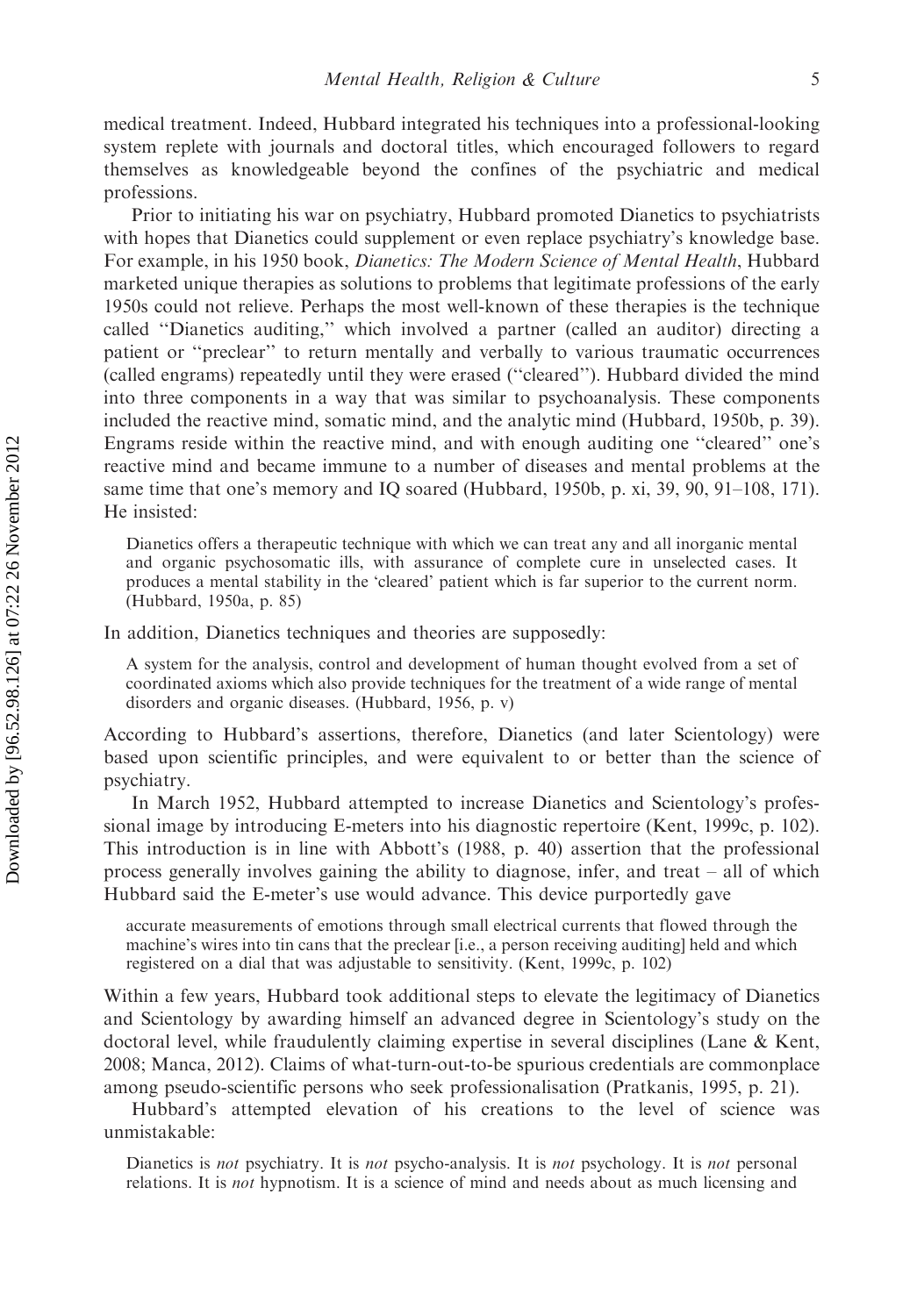regulation as the application of the science of physics. (Hubbard, 1950b, p. 168 [italics in original])

It was its own science, according to Hubbard, and worthy of professional respect (see McCall, 2007, p. 442).

## Fighting de-legitimisation: reactions to Dianetics in book reviews

Professions clarify and define the boundaries of their jurisdiction in order to maintain dominance (Abbott, 1988, p. 56). In doing so, professions maintain the public image that they are unified, but internally, they are quite heterogeneous (Abbott, 1988, p. 61). This heterogeneity is apparent in the fact that, despite general opposition, some professionals initially supported Dianetics's therapies.

Hubbard sought support from credible professionals, even if their areas of expertise fell outside of Scientology's claims (Manca, 2010; see Prior, 2003, p. 52). Before Hubbard published Dianetics, one of Hubbard's supporters – a medical doctor named Joseph Winter – sought professional legitimacy from the scientific community by submitting "a brief resume of the principles and methodology of dianetic therapy'' to the Journal of the American Medical Association. This journal rejected Winter's submission. The American Journal of Psychiatry also rejected the article. Both journals did so "on the grounds of insufficient evidence'' (Winter, 1951, p. 18).

Those rejection reviews have not survived, but numerous reviews from psychiatrists and other doctors have survived after Dianetics hit the bookstores. Examining reviews from 1950 and 1951, we found three main types. First, supporters argued that *Dianetics* offered significant insights for health care professionals. Second, dismissive professionals disregarded its relevance entirely. Third, defenders of psychiatry attacked it as a threat to their profession. We provide a sample of numerous critiques that appeared in various 1950s magazines and journals.

Supportive reviewers claimed that Dianeticists were possible complementary professionals who could work alongside medical or psychiatric professionals as would a nurse or chaplain. For instance, a review in Science Digest stated,

[i]t would seem that there is no harm, and probably some benefit, in two persons testing out dianetic methods on one another, provided that they do not try to take on the job of the doctor, or of the psychiatrist dealing with psychotics. (F.L., 1950, pp. 45–46)

Likewise, Dr. E.B. Wolffe concluded (with some reservations) that Dianetics ''is an important new mental therapeutic process'' that ''can achieve results not possible with any other known method'' (Wolffe, 1951, p. 70).

Dismissive reviewers ridiculed Hubbard's work, but did not perceive him as a threat to psychiatry's professional status. For instance, Dr. Morris Fishbein's editorial in Postgraduate Medicine mockingly attested "[t]he writer of this weird volume suffers apparently from a *cacoethes scribendi* [i.e., an incurable itch to write]" (Fishbein, 1950; emphasis in original). Similarly, the review in *American Scientist* implied "[a]ny intelligent reader with scientific orientation will find serious flaws in the Hubbard logic and will be aware of the fundamental shakiness of the substructure'' (Gittleson, 1950, p. 607). Scientific American's review began ominously with "[t]his volume probably contains more promises and less evidence per page than has any publication since the invention of printing'' (Rabi, 1951, p. 57).

Reviewers defending psychiatry attacked Hubbard and Dianetics. For example, in The American Journal of Psychiatry, one physician wrote that ''[t]he whole project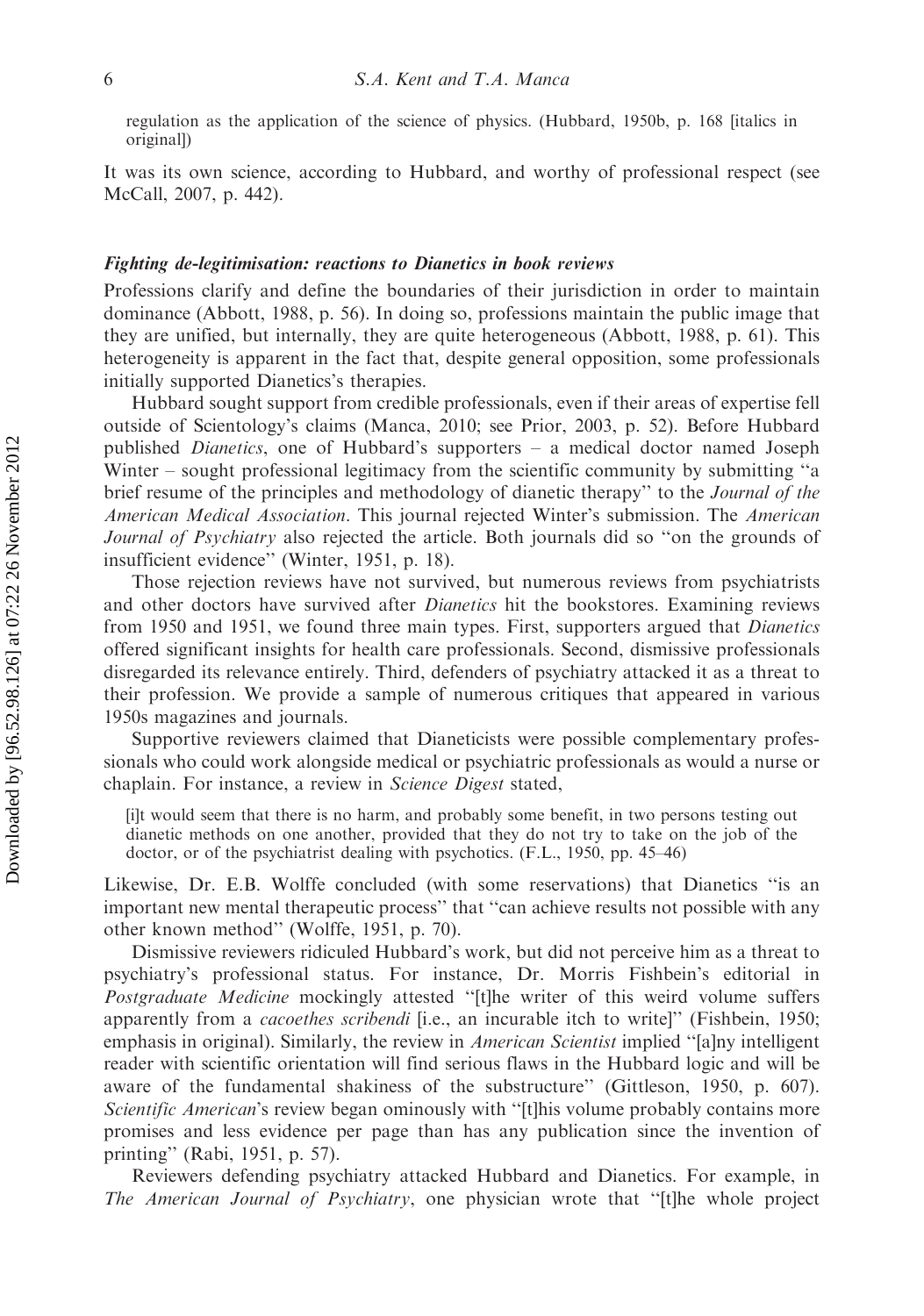[of Dianetics] was irresponsible by accepted scientific standards'' and that Hubbard's science fiction writing likely prepared him for a ''nice ignorance of reality'' (Peck, 1950, pp. 477–478). Finally, the editorial on Dianetics in Clinical Medicine began with the observation, ''[i]f the present signs are not deceiving we are up against a new system of quackery of apparently considerable dimensions'' (Stearns, 1951, p. 53). These last reviews demonstrated that, as far as many psychiatrists were concerned, no room or vacancy existed in psychiatry's jurisdiction for Dianetics to enter.

As we mentioned, professions (such as psychiatry) dominate power relations at the expense of other professions (Abbott, 1988, p. 87) – a pattern that we see from the first approaches that Dianetics (and soon Scientology) made towards psychiatry. Therefore, vituperative competition became part of Dianetics and Scientology's professional knowledge and practice towards psychiatry. The Dianetics community, for instance, fought against reviewers by ''bombarding the offending publications with indignant letters'' (Miller, 1987, p. 161). In return, by January 1951, medicine and the supporting profession of law aggressively counter-attacked Dianetics. At that time, the New Jersey Board of Medical Examiners accused Elizabeth, New Jersey's Hubbard Dianetics Research Foundation of "teaching medicine without a licence" (Elizabeth Daily Journal, 1951; see Miller, 1987, p. 174). Moreover, in the years to follow, several state committees investigated Scientology's therapeutic practices and additional Dianeticists were charged with practicing medicine without licenses (Kent, 1996, p. 30). Worldwide, governments and state agencies (such as the United States Food and Drug Administration) criticised, and in some countries, outlawed, Scientology's practices in various historical periods (see Manca, 2010, pp. 5–6; Wallis, 1976, pp. 101–102).

Few contemporary psychiatric professionals and their supporters publicly critique Scientology. Nonetheless, their accusations demonstrate that Scientology remains an undesirable and crafty opponent. For instance, mental health professionals wrote into the American Journal of Nursing requesting that the journal no longer publish anti-psychiatric advertisements from the Scientology front group, Citizen's Commission on Human Rights (CCHR [Searls, 2009]). Likewise, a medical doctor wrote an article requesting that mental health professionals counter Scientology attacks (Fritz, 2006). Other mental health professionals offer guidance about the potential difficulty of treating patients affiliated with Scientology and other organisations that are hostile to psychotherapy (Rosenfeld, 2010).

Professions exist as an interconnected system of diverse jurisdictions that seek to annex new areas through cognitive domination (Abbott, 1988, p. 102). Hubbard had massive tasks ahead for his aspiring profession, because ''one competing group raises its standards or organisational efficiency and thereby threatens the public and perhaps legal jurisdiction of its environing competitors'' (Abbott, 1988, p. 97). Dianeticists and Scientologists believed that they had created new knowledge in an effort to annex a jurisdiction. With narcissistic overconfidence in his abilities and the value of Dianetics (see Lane & Kent, 2008), Hubbard (falsely) believed he had raised the standards of mental health.

## The war

Rejection and hostility from the medical and psychiatric professions preceded Hubbard's determination that Dianetics and psychiatry were rivals in a struggle over the fate of humanity. Scientology initially used anti-psychiatric documents to appeal (unsuccessfully)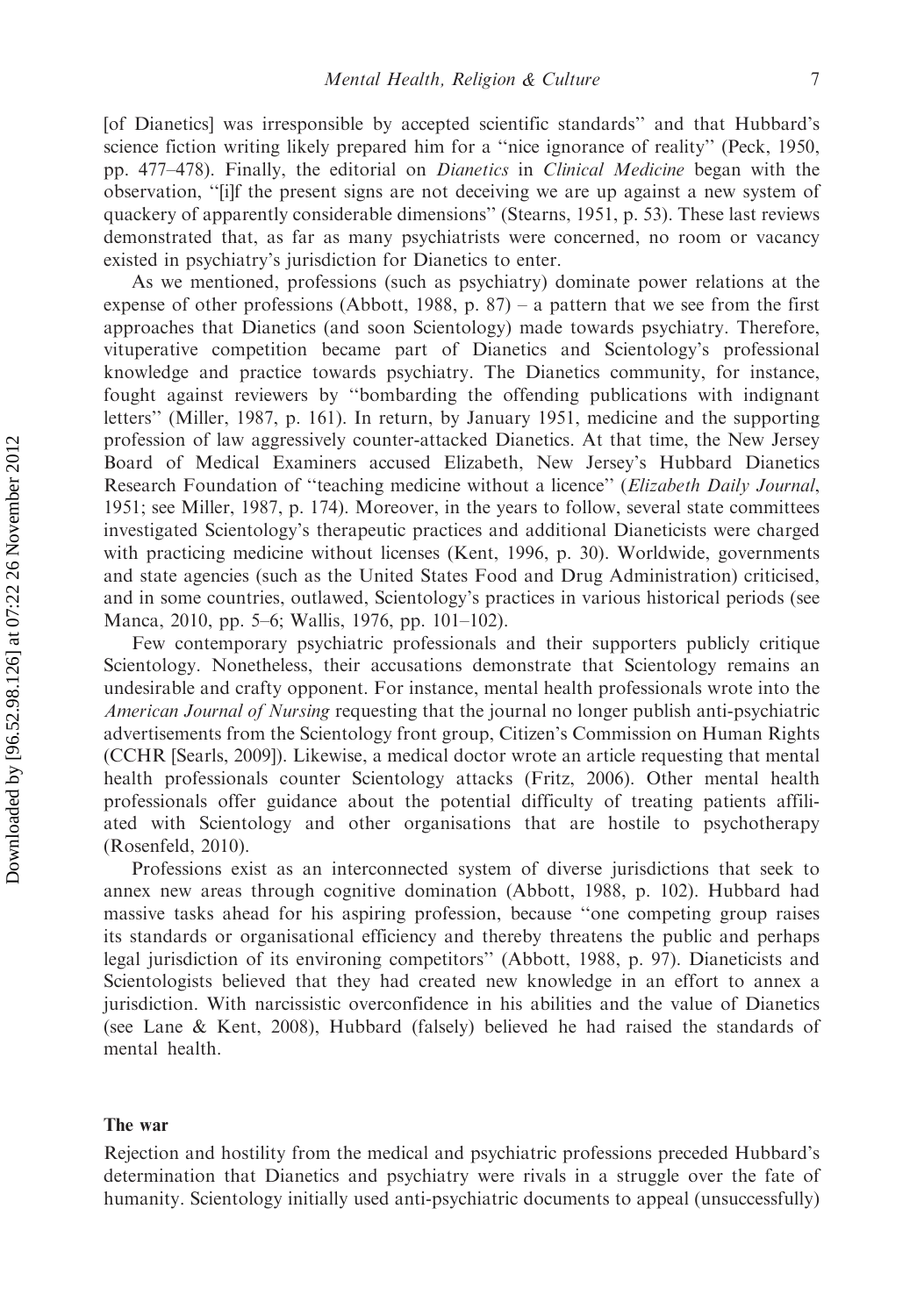to legitimating groups and organisations (such as the American government) and the public. When these efforts failed, Hubbard warned his adherents that a ''war exists'' between them and ''the psychiatrist-psychologist-psychoanalyst clique'' (Hubbard, 1955, p. 267).

In his attempt to claim psychiatry's jurisdiction, Hubbard utilised tactics common to competing professions. Professions' dominant form of attack involves reducing another profession's work to their own work in an attempt to overtake a jurisdiction (Abbott, 1988, p. 36). Following this pattern, Hubbard reduced psychiatry to an ineffective and dangerous version of Scientology. In Dianetics, he condemned psychiatric and medical techniques:

Many persons investigating the treatment of the mentally ill by psychiatrists and others in charge of mental institutions are prompted, when they discover just what the pre-frontal lobotomy, the trans-orbital leukotomy and electric shock actually do to patients, to revile the psychiatrist as unworthy of his trust and accuse him of using it to conduct vivisection experiments on human beings... . By contagion of aberration such people have been subjected to enormous stresses in this work, having had their own engrams in continual restimulation. They can be cleared [by Dianetics] and their experience is valuable. (Hubbard, 1950b, p. 151 n.)

In one document, Hubbard even attempted to legitimate Scientology by aligning it with American values while claiming that psychiatry, psychology, and psychoanalysis respectively came from Russia, Germany, and Austria (Hubbard, 1957, p. 64). Thus, Hubbard appealed to patriotism and Cold War mentalities (see Manca, 2012; Urban, 2011).

In a 1968 directive named, ''The War,'' Hubbard announced that ''[p]sychiatry and 'Mental Health''' together, through their techniques of electric shocks and brain operations, were ''a vehicle to undermine and destroy the West!'' (Hubbard, 1968, p. 1). Hubbard indicated that during Dianetics and Scientology's 18-year history, ''[p]sychiatry and 'Mental Health''' were the ''only one small group'' that ''hammered'' Scientology and provided ''lies and slander'' to the press and government agencies. Moreover, this group's members had infiltrated every aspect of society, including banking, the military, and education. In response, Hubbard restated his determination to bump psychiatry from these areas: ''Our error was in failing to take over total control of all mental healing in the West. Well, we'll do that too'' (Hubbard, 1968, p. 2).

The following year, Hubbard intensified his war efforts. In 1969, an anonymous highranking Scientologist (presumably Hubbard) initiated through the Guardian's Office (the group's intelligence gathering arm of ''the war'') a major set of operations against the psychiatric profession. This anonymous author informed the organisational operatives of Scientology's ''defensive'' measures:

Our war has been forced to become 'To take over absolutely the field of mental healing on this planet in all forms.'

That was not the original purpose. The original purpose was to clear Earth. The battles suffered developed the data that we had an enemy who would have to be gotten out of the way and this meant we were at war. (Hubbard [probable author], 1969, p. 5)

Likewise, a Scientology sub-organisation named the International Association of Scientologists [IAS] published a commemorative edition on its twenty-sixth anniversary in 2010. In it, an article entitled, ''Psychiatry–Global Eradication,'' highlighted the IAS's campaign against psychiatry (IAS Administrations, 2010, p. 17).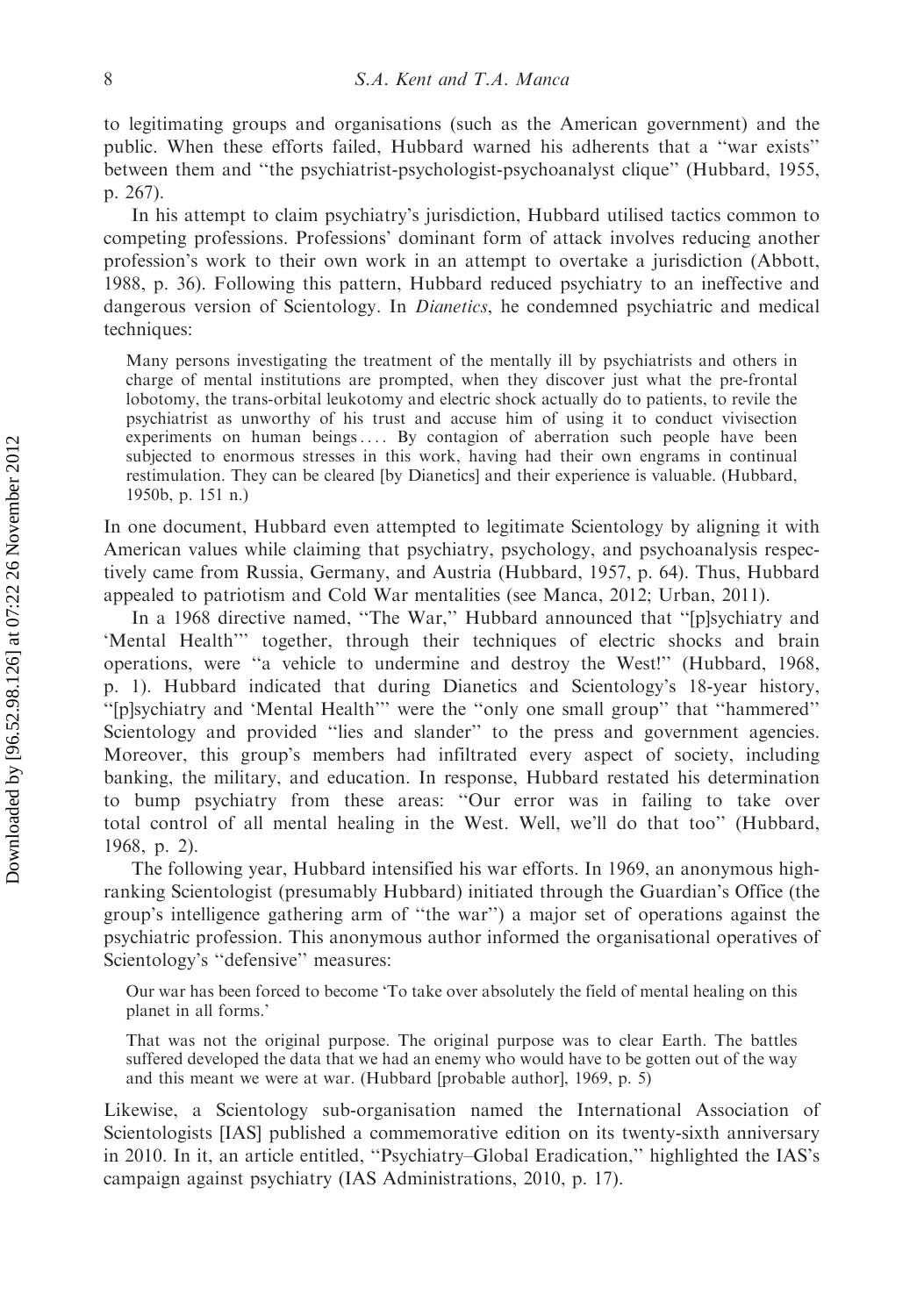Nearly two decades earlier, a 1982 IAS bulletin asserted that psychiatrists and psychologists cause crime:

So what IS the cause of crime? The treatment of course! Electric shocks, behavior modification, abuse of the soul. These are the causes of crime. There would be no criminals at all if the psychs [sic: psychiatrists] had not begun to oppress beings into vengeance against society. (Hubbard, 1982a; capitals and emphasis in original)

Notably, Hubbard labelled psychiatry the sole cause of humanity's decline. These claims combined with powerful images, such as a cartoon sketch on the front cover of the first international edition of a Scientology newspaper called Freedom that represented psychiatrists as horned, goateed, cloven-hoofed, pointed-tailed devils performing electro-shocks and lobotomies on the peoples of the world (College of Scientology, 1969, p. 1).

When Hubbard supplemented his pseudo-scientific claims with supernatural allegations, he both prevented Scientology from gaining professional legitimacy from the public and offset legal and medical criticism. Professions that develop specialised knowledge in several jurisdictions often struggle to gain/maintain control over any of them: ''A new task appears, and some profession achieves jurisdiction over it, at the expense of weakening its other jurisdictions'' (Abbott, 1988, p. 91). For example, clergy once had authority over medicine, religion, and other jurisdictions (Abbott, 1988, p. 75). Yet, boundaries between medicine and religion are now quite strong. Between psychotherapy and clergy, however, the boundaries are weaker because some people understand psychological distress and spiritual malaise to be the same (Abbott, 1988, p. 76).

In what possibly weakened its pseudo-scientific claims, Scientology constructed its fight against psychiatry as a cosmic battle that has continued for eons, which Scientology could win by undoing the negative effects that psychiatrists and mental health personnel have had on humans (Hubbard, 1968, p. 1). Hubbard claimed that people are reincarnated and suffered psychiatric abuse in prior lives. Various Scientology documents allege that, in a cosmic catastrophe seventy-five million years ago, psychiatrists and priests together implanted ideas and images into lost and confused souls (called thetans) who subsequently would forget their eternal nature and reattach to bodies. Therefore, psychiatrists (and priests) were the ultimate embodiment of evil, who hindered thetans from realising their true, individual, and isolated eternality (see Kent, 1999b, p. 103–108).

Hubbard boasted that Scientology was fighting back and ''the effectiveness of our means will become history'' (Hubbard, 1968, p. 2). Indeed, Scientology solidified its defence against the psychiatric profession with its sub-organisations that made the war against psychiatry its primary, self-defining activity. For two years (beginning in 1969), Scientologists in the United Kingdom attempted to take over the National Association of Mental Health, (Rolph, 1973), and between November 1973 to July 1974, Scientology had a member surreptitiously planted in the national office of the American Psychiatric Association (United States District Court for the District of Columbia, 1980, p. 39). Albeit through different tactics, this battle against psychiatry continues and involves repeated, multi-dimensional attacks against both the profession (see Dain, 2000, p. 290) and individual psychiatrists' ethical violations. It includes repeated claims that Dianetics and Scientology techniques can cure numerous medical and mental health conditions.

# Disseminating propaganda: Citizens Commission on Human Rights (CCHR)

Scientology created a number of subgroups and worksites to promote its goals, including its ideological attacks on psychiatry, which primarily fall under the subgroup called the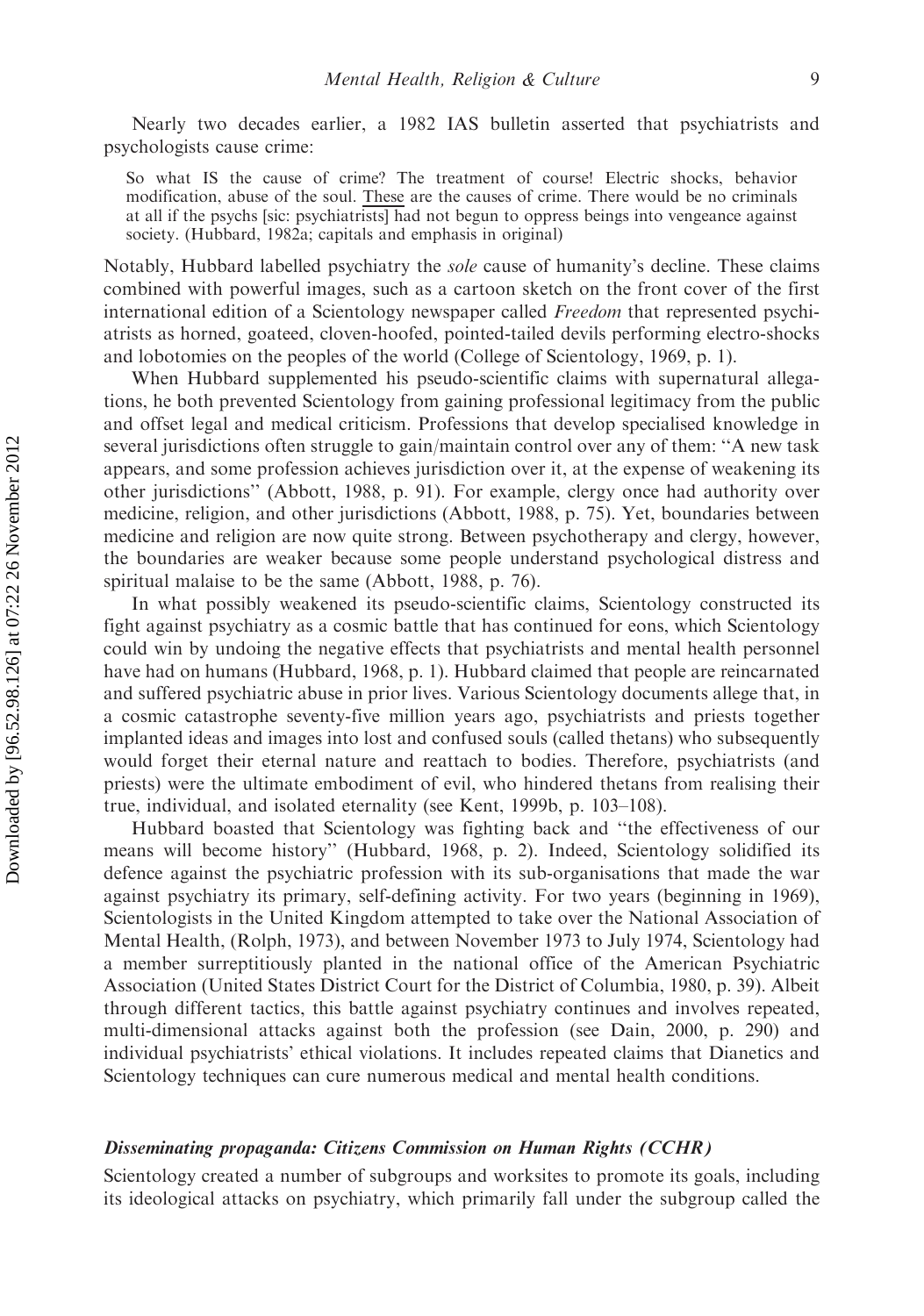CCHR. Similar groups exist in most established professions: ''The mature profession typically has hundreds of professional associations, many or most of which are open only to members of some large, dominant association'' (Abbott, 1988, p. 79). Subgroups can be lobby groups, informational groups, or groups that work to regulate practitioners (Abbott, 1988, p. 79). In the context of Scientology, CCHR is an informational and lobby group. It functions under Scientology's code of ethics and is comprised primarily of Scientologists. According to a CCHR publication, ''In recognition of the need to eliminate destructive psychiatric practices, the Church of Scientology established the Citizens Commission on Human Rights in 1969 with the purpose of cleaning up the entire field of mental healing'' (CCHR, 1992, p. 53). This subgroup hides Scientology's multijurisdictional and spiritual claims by focusing exclusively on bodily harms associated with psychiatry. CCHR conducts national campaigns that, it asserts, "are inflicting severe losses in the ranks of psychiatry'' (Religious Technology Center, 1990, p. 8).

CCHR's claims about inflicting severe losses are spurious; nonetheless, the subgroup has received some government legitimation. In 1993, the American Internal Revenue Service granted CCHR and at least five dozen Scientology groups charitable status. As such, the federal government determined that its activities are publicly beneficial and worthy of tax deductions (Department of the Treasury—Internal Revenue Service, 1993, Section III. C. 5). Through their pursuit of public and government officials (both of which offer legitimacy to fledging professions), CCHR and Scientology have gained some professional legitimacy.

CCHR portrays itself as a champion of rights for psychiatric patients: ''CCHR will continue to fight until psychiatry's abusive practices cease'' (CCHR, 2008, p. 3; see Bowles, 1996). In rare instances, CCHR (and thereby Scientology) has uncovered real instances of questionable (if not dire) psychiatric care, which bolstered its credibility. In 1978, for example, CCHR was instrumental in publicly exposing deep sleep/sedation therapy at Chelmsford Private Hospital in Sydney, Australia. This discovery resulted in a Royal Commission (Slattery, 1990, see his numerous articles in the December 21, 1990 edition of Australia's Sydney Morning Herald) and fundamental changes regarding psychiatric practice, patient care, and government regulation (Bromberger & Fife-Yeomans, 1991, pp. 173–177). CCHR's efforts found some success because in Western countries, '' ... it is ultimately through public opinion that professions establish the power that enables them to achieve legal protection'' (Abbott, 1988, p. 60). Persuading some members of the public of psychiatry's shortfalls aids Scientology's efforts to claim its jurisdiction.

Among CCHR's high-profile campaigns have been its relentless attacks against particular psychotropic medications. CCHR and Scientology's Office of Special Affairs launched a major campaign against Ritalin in 1987, targeting that drug because psychiatrists often prescribed it to children whom they diagnosed as hyperactive. Scientologists and other critics charged that these diagnoses of hyperactivity (attention deficit/hyperactivity disorder [ADHD]) were fraudulent – a supposed illness manufactured by a pharmaceutical company seeking wealth through the sale of a supposed treatment and the American Psychiatric Association colluding with the company and others in return for financial contributions (Charatan, 2000; Thomas, 2002, p. 1). According to the Scientologists and CCHR supporters, the drug's damaging effects among some children included ''violent and assaultive behavior, stunted growth, hallucinations, suicidal depression, headaches, and nervous spasms'' (West, 1991, p. 6). In the 1980s, parents (some represented by Scientology lawyer and CCHR legal advisor Kendrick Moxon) claimed medical negligence against a number of psychiatrists ('\$5-million damages', 1987; West, 1991). Ritalin remains a prescribed drug especially for ADHD, and many of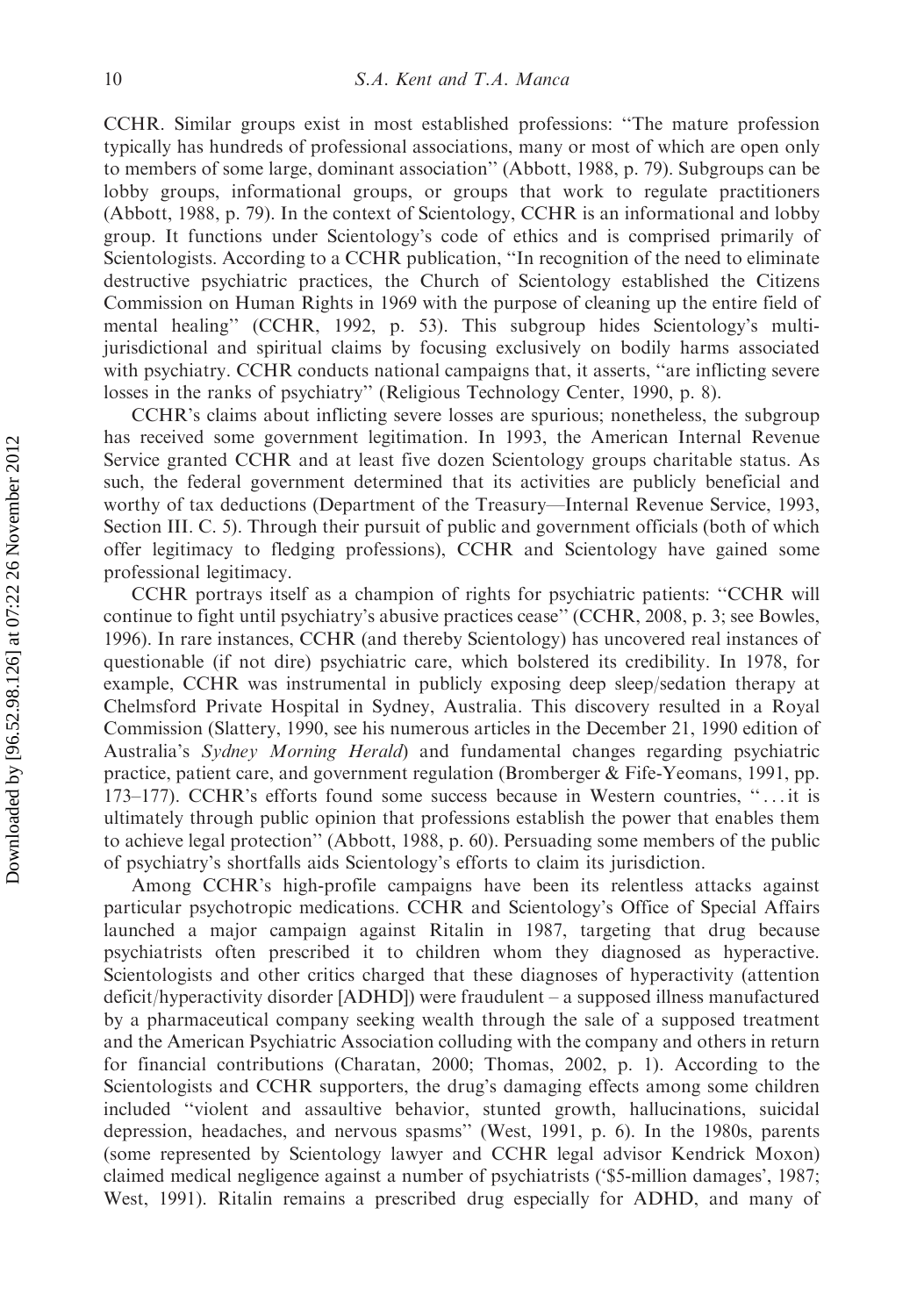CCHR's allegations against it seem unfounded or exaggerated. Concerns remain, however, with CCHR and even in medical circles about over-prescription and the uncertainty about long-term effects (Doward & Craig, 2012; 'Highest ever', 2005; Haislip, 1996).

Likewise, among its attacks against countless psychotropic medications, CCHR coordinated attacks against the anti-depressive pharmaceutical Prozac, manufactured by Eli Lilly and approved by the American Food and Drug Administration in 1988 (Pringle, 2007). Through television appearances and newspaper ads, CCHR insisted that Prozac heightened patients' risk towards violence and suicide ('No proof', 1991; 'Anti-Prozac groups', 1994). Following CCHR's campaign in mid-1991, Prozac dropped from 25% to 21% of the market sales for antidepressants (Fieve, 1994, pp. 92, 92). Moreover, its campaign likely helped initiate ''nearly \$1 billion in Prozac-related damage suits filed against Eli Lilly and prescribing psychiatrists'' (CCHR, 1991, p. 1). Partly in response to CCHR's campaign, many psychiatric patients in both the United States and Canada feared Prozac's alleged dangers and they stopped taking their medication (see Fieve, 1994, p. 93). One Harvard psychiatry professor concluded that '''[t]he public's fear of Prozac as a result of this campaign has itself become a potentially serious public health problem as people stay away from treatment''' (Burton, 1991, p. A1; see also Waldholz, 1990).

Eventually, however, some of CCHR's concerns proved to be somewhat justified, with American and European drug regulators (in 2003) imposing ''restrictions on prescribing [Prozac and other selective serotonin reuptake inhibitors, or SSRIs] to people under 18'' ('Leaked documents', 2005). In 2004, Eli Lilly itself issued a warning that SSRIs like Prozac could cause some paediatric and adult patients to harm others or themselves (Eli Lilly, 2004, p. 2). Then, in 2005 and 2006, evidence indicated possible harm to foetuses from mothers who took SSRIs (Parker Waichman, 2012, p. 1). Anti-Prozac lawyers continue to sue Eli Lilly over a list of birth defects (see Parker Waichman, 2012), and, for the first time in North America, a judge (a Canadian in Winnipeg, Manitoba) ruled (in December 2011) ''that a teenage boy murdered his friend because of the effects of Prozac'' (Blackwell, 2011).

# Diagnosis and treatment of psychosis: two competing views

The contraindications with Prozac around suicide and violence with some patients suggests how difficult the treatment of severe mental illness can be, without magic bullets or magic words sufficient to cure. Among the most serious psychiatric conditions is psychosis, which appears in various disorders as forms of hallucinations, delusions, perceptual distortions, and breaks from reality that significantly hinder a person's ability to function. Controlling psychosis remains a major challenge for psychiatry, and in the early 1950s, this challenge gave Dianetics and Scientology opportunities to criticise the profession's competence. In classification, diagnosis, and treatment of psychoses, however, psychiatry has made great strides, especially when compared to Scientology's failures. As such, forgoing psychiatric treatment, even for alternatives like Scientology, can endanger patients. One way to make this comparison is to look at how the two competitors classify, diagnose, and treat psychosis (broadly defined).

Although we believe that Scientology's treatments, especially those encouraging patients to forgo what appears to be an effective psychotropic drug regimen, are dangerous, it is important to recognise that Scientology and psychiatry have very different codes of ethics. As such, individual Scientologists, like psychiatrists who have engaged in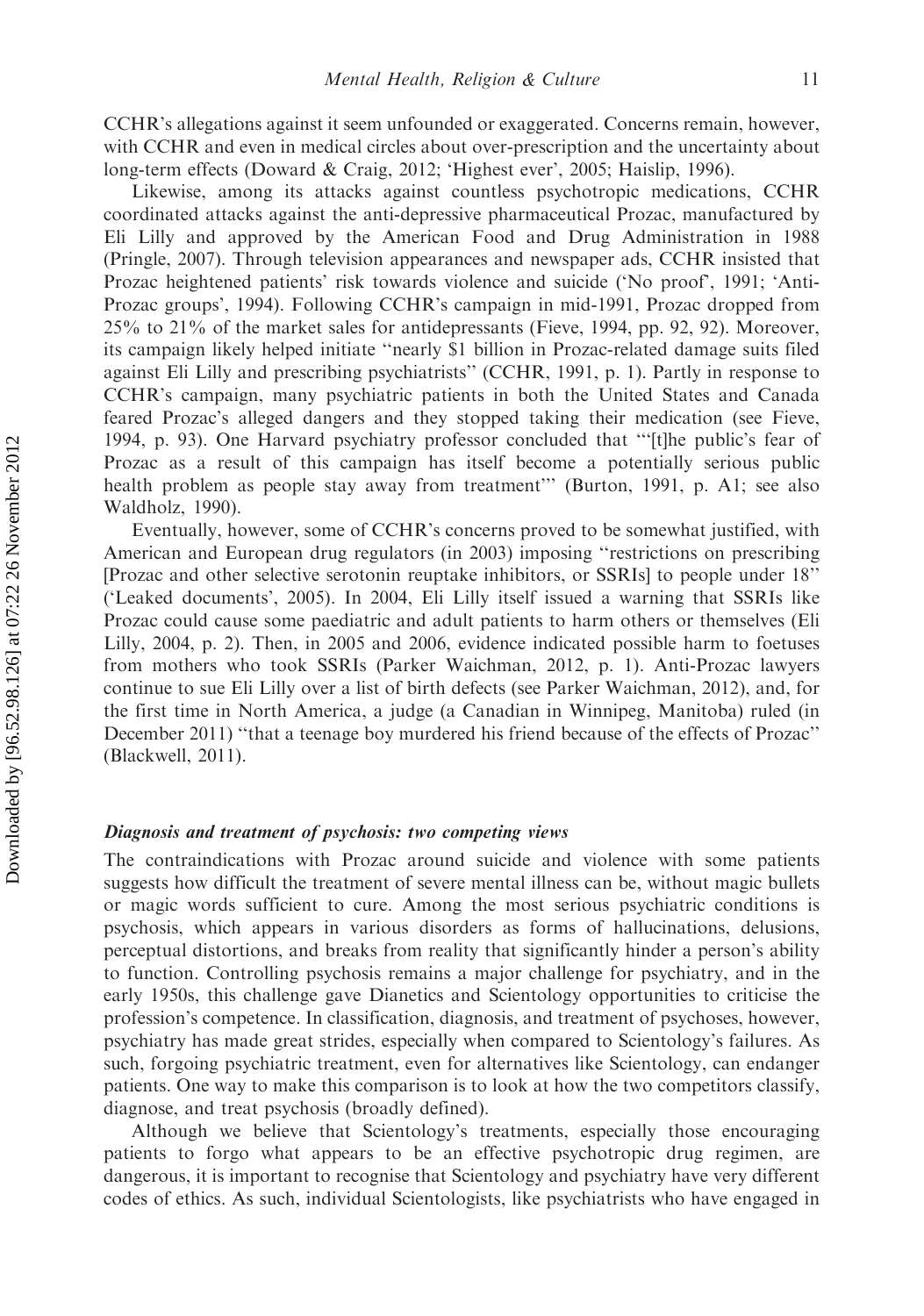dangerous treatment regimens for their patients, may or may not believe that they are professionally ethical.<sup>4</sup> Scientology's ethical code, however, places expansion as a priority that could overshadow clents' needs: ''We can make every org [organization] a safe island and then, by expanding and joining those orgs, bring peace and a safe environment to all the world'' (Hubbard, 2007, p. 225). In addition, Scientology's ethical code includes a plethora of punishable acts and crimes, which Scientology handles with an internal justice system. As such, for many practicing Scientologists, Hubbard's guidelines on handling subjects may appear to be the best and safest treatment. Scientologists, therefore, undertake treatment based on their internal ethical system as well as what they believe to be their specialised knowledge base.

Important elements of professional power involve professionals' ability to organise or colligate material, then classify it in ways that facilitate understanding and treatment (Abbott, 1988, pp. 40–41). Abbott unravelled the relationship between colligation and classification this way:

Colligation is the assembly of a 'picture' of the client [or subject]; it consists largely of rules declaring what kinds of evidence are relevant and irrelevant, valid and invalid, as well as rules specifying the admissible level of ambiguity. Classification means referring the colligated picture to the dictionary of professionally legitimate problems. A classification is a profession's own mapping of its jurisdiction. (Abbott, 1988, p. 41)

Psychiatry's colligation and classification systems have undergone dramatic changes since Hubbard and his followers began criticising them in 1950, while Scientology's colligation and classification systems have remained relatively unchanged throughout its history and especially since the 1970s.

The major event occurring in modern psychiatry involving its colligation and classification systems was the appearance, in 1952, of the first Diagnostic and Statistical Manual of Mental Disorders (DSM-I). It:

divided mental disorders into two major groups, The first represented cases in which the disturbed mental function resulted from or was precipitated by a primary impairment of brain function ... . The second category encompassed disorders resulting from a more general inability of the individual to adjust, in which the brain function disturbance was secondary to the psychiatric illness. (Grob, 1991, p. 428)

Psychodynamic and psychoanalytic concepts dominated, ''which emphasized the psychological mechanisms that mediated between instinctual biological drives and the pressures of the external environment'' (Grob, 1991, p. 429). The DSM-I was also influenced by psychiatrist Adolf Meyer (d. 1950), who suggested ''that mental disorders represented reactions of the personality to psychological, social, and biological factors'' (American Psychiatric Association [APA], 1994, p. xvii). The DSM-II appeared in 1968, and was similar to the DSM-I, except that it removed Meyer's influence regarding the reactive nature of mental disorders (APA, 1994, p. xvii).

The next revision of the  $DSM -$  the  $DSM-III$  in 1980 – revolutionised psychiatric classification, and initiated the colligation and classification system that the profession currently uses. It jettisoned all discussions of etiology, psychoanalysis, and psychodynamics and replaced them with descriptions of ''easily observable symptoms'' (Wilson, 1993, p. 405). This third edition also introduced a formal multiaxial system that allowed psychiatrists to record different classes of information about a patient, which is a system that continues (albeit with refinements) through the DSM-IV TR. Taken together, the revisions that first appeared in the DSM-III re-medicalised psychiatry while remaining sensitive to socio-cultural contexts, and has allowed for the accumulation of reliable data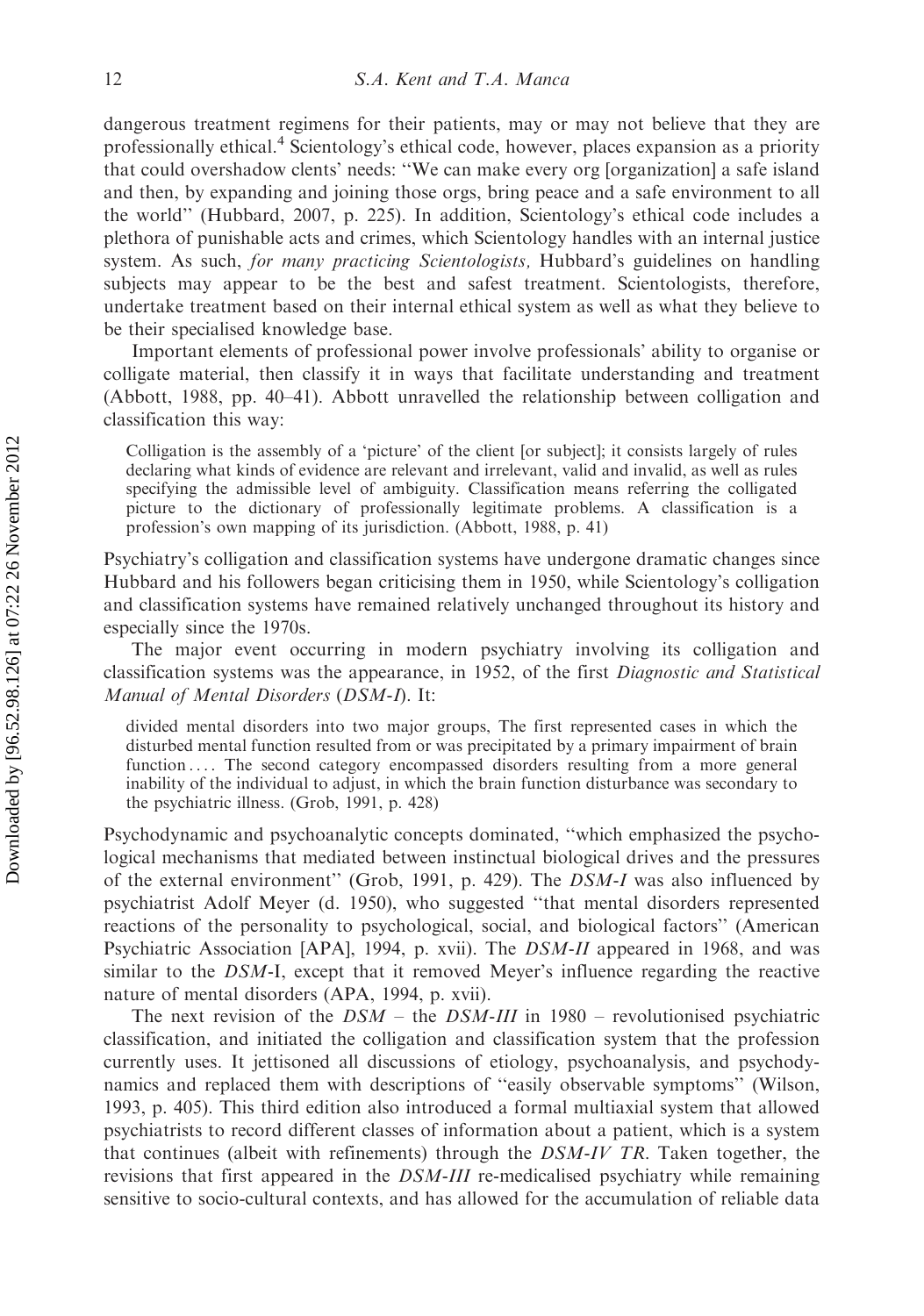concerning the distribution of mental illnesses and disorders within populations (see Wilson, 1993, p. 399).

By contrast, Scientology's colligation and classification systems have lacked on-going scientific studies and internal debates. One person – L. Ron Hubbard – devised Scientology's systems without the benefit of systematic, peer-reviewed research or inter-rater reliability and validity tests, and these writings have become part of the group's ''closed'' scriptures. Moreover, he had some awareness of the classification system that German psychiatrist Emil Kraepelin (1856–1926) developed near the end of the nineteenth century, but completely rejected its utility. As eulogised by medical historian Edward Shorter:

It is Kraepelin, not Freud, who is the central figure in the history of psychiatry ... Kraepelin ... provided the single most significant insight that the late nineteenth and early twentieth centuries had to offer into major psychiatric illness: that there are several types, that they have very different courses, and that their nature may be appreciated through the systematic study of large numbers of cases. (Shorter, 1997, p. 100)

Later Shorter added that the 1899 version of Kraepelin's psychiatric systemisation resulted ''in a classification of illness that provided the basis of the later Diagnostic and Statistical Manual of Mental Disorders of the American Psychiatric Association, the authoritative guide for world psychiatry in our own time'' (Shorter, 1997, p. 106). Hubbard, however, saw no merit in it whatsoever.

Writing ''On Human Behavior'' in 1953, Hubbard dismissed this early, and highly influential, classifications scheme:

Kraepelin in Germany a long time ago made a long and varied psychotic classification. This has been refined and made, if anything, even more unwieldy in modern times. It is valueless since it does not lead to the immediate remedy of the situation. Further, we are not very interested in types. There is really no such thing as a special type of psychosis or neurosis, beyond those types which are quite abberrative around the preclear. (Hubbard, 1953, p. 473)

Apparently what he meant was that his only concern with psychoses or neuroses was when it impacted a Scientologist's ability to operate.

Hubbard's additional comments about psychosis are scattered throughout his writings. In 1960, for example, Hubbard asserted that ''[a] psychotic is that person who cannot receive orders of any kind, who sits unmovingly or goes berserk at the thought of doing anything told him by another determinism'' (Hubbard, 1960, p. 136). Six years later, Hubbard devoted an entire publication to psychotics, which he also reprinted in 1976. In this document, once again Hubbard dismissed psychiatry's systemisation about psychosis, claiming ''[t]he number of 'psychoses' which have been listed over the years has become so great that classification has become relatively meaningless. Further, the names given mean different things to different schools of psychiatry'' (Hubbard, 1966, p. 133). Subsequently in the publication, Hubbard listed numerous characteristics of what he considered to be psychosis:

The actual psychotic is covertly or overtly destructive of anything the rest of us consider good or decent or worthwhile.

Sometimes such a being is 'successful' in life, but the end result of his activities are what you would expect—total smash.

....

The true psychotic brings about an hysterical, apathetic, or deranged mental condition in others. He or she does it for 'many good reasons', does it for no reason at all, or doesn't even notice that he is doing it.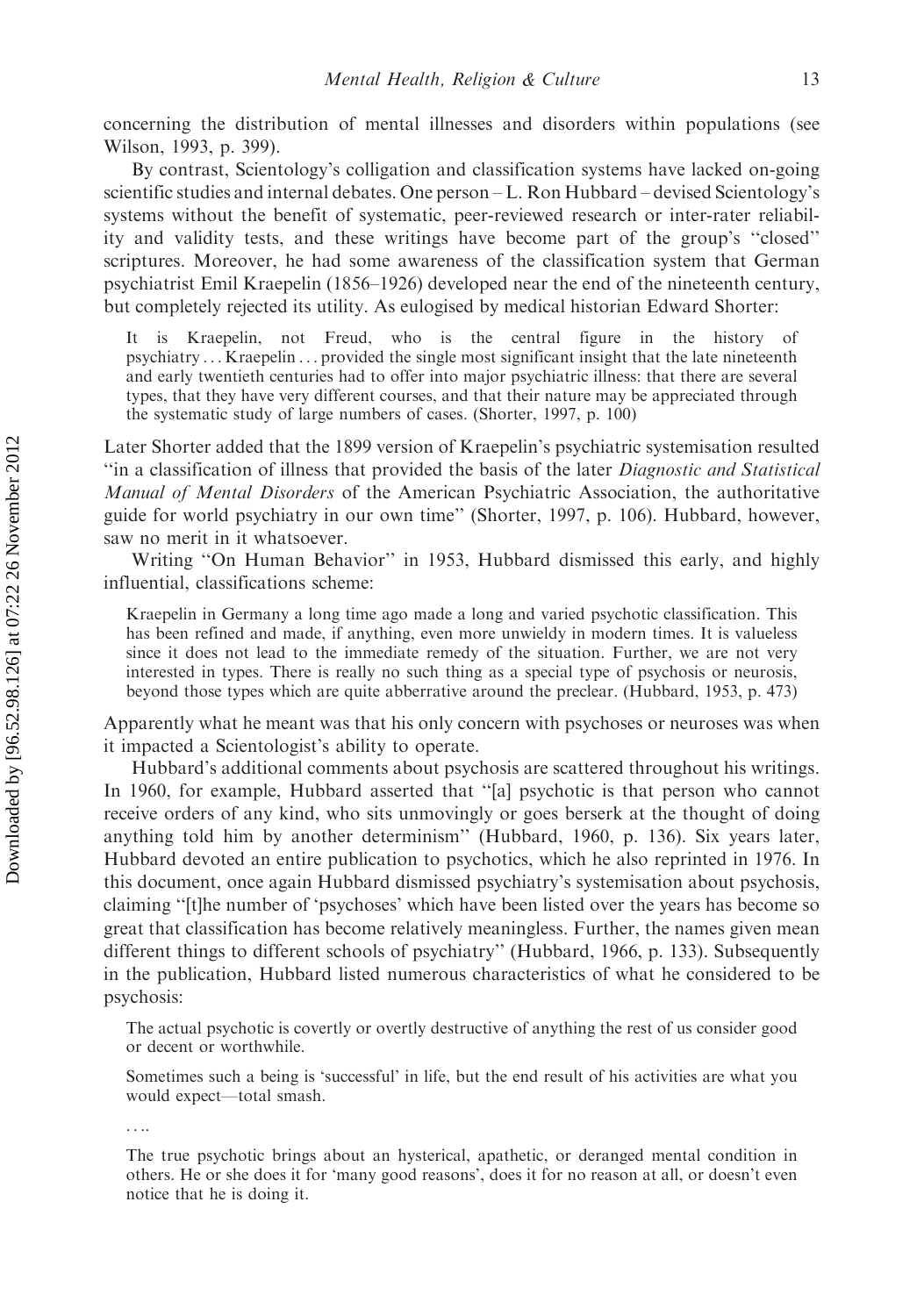The true psychotic worships destruction and abhors reasonable, decent or helpful actions.

... One of the primary characteristics of the true psychotic is a total lack of introspection, a total irresponsibility to the pain of suffering of others, coupled with a logic which explains it all away, but uses reasons which are not sensible to any of the rest of us.

... He is often entirely emotionless, completely cold-blooded and apparently perfectly controlled. (Hubbard, 1966, p. 133)

These vague and unsystematic assertions suggest that Hubbard lacked actual experience dealing with people suffering from various mental illnesses, and therefore he described psychosis with inconsistent banalities probably applicable to several mental conditions. Nevertheless, from these banalities, Hubbard devised a treatment for psychotics that he saw as a direct challenge to psychiatry's efforts, even though it can have dire consequences for patients.

# Differing treatments of psychoses

## A. Psychotropic medications

Within two years of Hubbard's criticisms of psychiatry's failures around psychosis, that profession began a new era by introducing the drug chlorpromazine, which revolutionised the treatment of psychotics and began pharmaceutical treatment for major psychiatric conditions (Healy, 2002, pp. 77–101). In 1952, the first academic papers about the new drug indicated that it had ''a general antipsychotic effect. This effect was not only on agitation, but also on hallucinations, delirium, autism, and affective symptoms" (Olie  $\&$ Loo, 1999, p. 166).

Other pharmaceuticals followed. In 1955, scientists synthesised chlordiazepoxide, and a few years later realised its anxiety-reducing properties. ''It was marketed in the United States in 1963, and by the end of the 1960s had become the best-selling psychotropic drug in the Western world'' (Healy, 1999, p. 172). Today psychiatrists utilise over a hundred drugs (see Sadock, Sadock, & Sussman, 2011). For better or worse, from this increasing use of psychtropic drugs, ''the symbiotic relationship between drug companies and the medico-psychiatric establishment was cemented'' (Bendelow, 2009, p. 86). This relationship leads some patients and even some professionals to be suspicious of the supposedly objective science behind drug trials and approvals, and these suspicions drive them to seek alternatives to pharmaceuticals through alternatives that may include Scientology. Although psychoanalysis lost esteem in mainstream psychiatry, other talk therapies proved successful, and the mental health community realises that a number of conditions respond best to a combination of pharmaceuticals and therapy. These conditions include depression, panic disorder, bulimia nervosa, posttraumatic disorder, and alcoholism and substance abuse (Baker, McFall, & Shoham, 2009, pp. 89–94).

# B. Scientology's attempts to cure psychoses

Supplementing CCHR's attacks against psychiatric treatment in general are Scientology's claims that it can cure psychosis. In the first edition of Dianetics, for example, Hubbard alleged that auditors successfully treated psychosis through ''the resolution of an insanity to a neurosis'' (Hubbard, 1950b, p. 172 n.). Subsequent publications made stronger claims about psychotic cures. Frequently in these claims were instructions to isolate psychotics in quiet environments without distractions and allow them to rest (see Hubbard, 1965, p. 3; 1969, p. 3). The strongest claim about treating psychotics appeared in a 1974 publication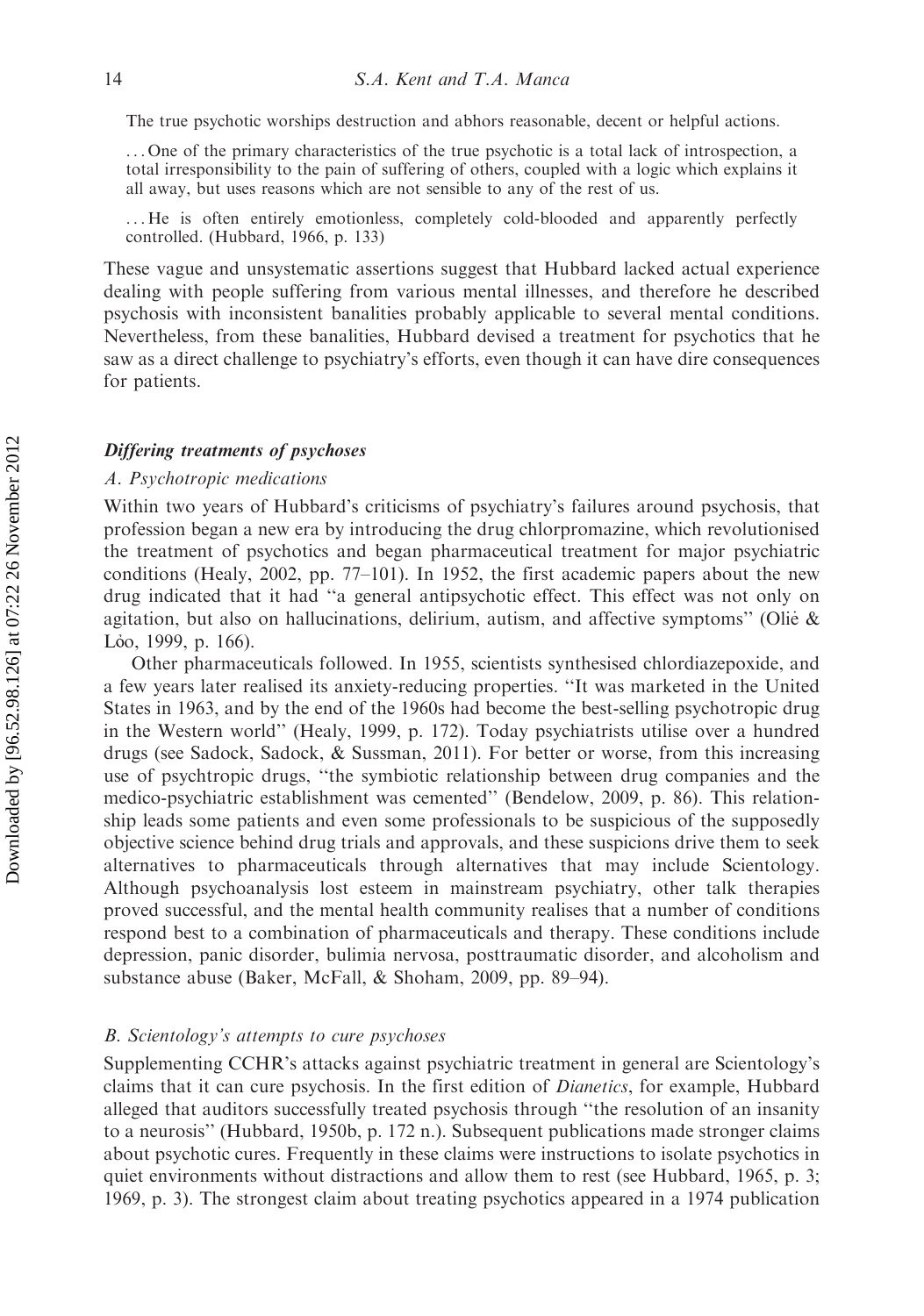about Hubbard's ''discovery'' of something he supposedly developed in 1973 called the Introspection Rundown. In the second revision of the Introspection Rundown, Hubbard (1974a) proclaimed, ''THIS MEANS THE LAST REASON TO HAVE PSYCHIATRY AROUND IS GONE'' (Hubbard, 1974a, p. 346 [capitalisation in original]). He instructed Scientologists to isolate the psychotic, not speak to him or her, give the person-specific vitamins and minerals, and begin auditing (Hubbard, 1974a, p. 347). The auditing case supervisor, whose only required training was Scientology, had the responsibility to decide when to release a supposed psychotic patient from isolation (Hubbard, 1974b, p. 261). As we demonstrate below, these alleged therapies had dire consequences for many upon whom Scientologists imposed them.

#### C. Psychotic treatments compared

Issues related to treatment are crucial in establishing legitimacy and maintaining professional dominance. Consequently, many properties of a ''treatment classification system influence the vulnerability of professional jurisdiction to outside interloping'' Abbott, 1988, p. 45). Both ''treatment failure,'' therefore, and the ''measurability of the results'' (Abbott, 1988, p. 46) can be important indicators of vulnerability from challengers.

With these indicators in mind, we compare the efficacy or success rates for treating mental illnesses between psychiatry and Scientology. In essence, low success rates or poor efficacy for psychiatric treatments could create vulnerabilities to incursions from Scientology if indeed Scientology's therapeutic techniques seemed to be efficacious.

Precise figures vary among sources that discuss psychiatric treatment successes. The National Alliance on Mental Illness (1997) made a comparison between successes in mental health treatment and general medications, and provided some basic numbers concerning success rates:

Treatment outcomes for people with even the most serious mental illnesses are comparable to outcomes for well-established general medical or surgical treatments for other chronic diseases. The early treatment success rates for mental illnesses are 60-80 percent, well above the approximately 40 to 60 percent success rates for common surgical treatments for heart disease. (p. 2)

The Illinois chapter of that same organisation indicated that treatment success for bi-polar disorder was 80%, major depression was 65%, and schizophrenia was 45% (National Alliance on Mental Illness Illinois, 2012, p. 2).

Of course, treating mental health problems successfully involves numerous issues, including the progression of the condition at the time of intervention, patients' compliance with prescription regimes, co-existing conditions, possibly age, gender, and various social factors, etc. Nevertheless, conservative estimates place psychiatry's success rates for containing or reversing symptoms (not ''curing'') between 45% and 80%. Treatments also exist for various personality disorders (Maxmen & Ward, 1995, pp. 389–418; Ronningstam, 2005, pp. 183–184). Significantly, half or more of the people who seek psychiatric treatment for a range of conditions are likely to receive positive outcomes.

Evaluating or comparing the success of Scientology's isolated treatment of psychotics is impossible, because Scientology does not publicise the number of its members who suffer from that condition (as the organisation defines it) or undergo its supposed treatment regime. Nor has it run randomised controlled trials to test its techniques, as would be required by contemporary science. What we do have, however, are accounts of Scientology's dismal failures to effectively treat psychotics, even to the point of apparently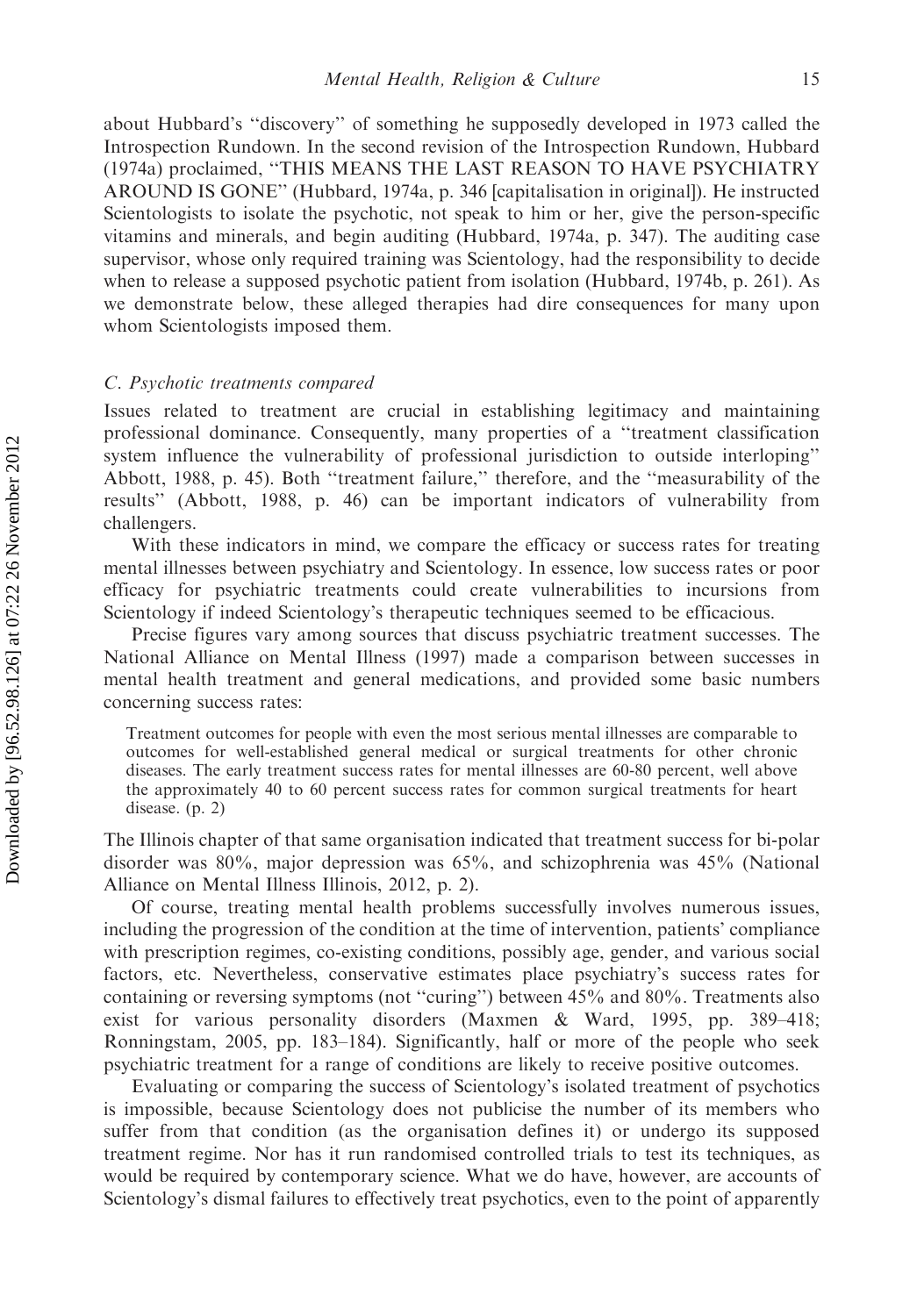harming some of them. Well before Hubbard detailed his techniques in the 1974 ''Introspection Rundown'' publication, Scientologists had been isolating members who appeared to have mental breakdowns in what they thought would be quiet environments in failed efforts to calm them sufficiently so that they could be audited. The first account about which we know was from the mid 1950s.

In mid 1955, a person named Estrid Anderson Humphreys received an out-of-courtsettlement in a lawsuit that she filed against L. Ron Hubbard, the Church of Scientology, the Hubbard Dianetic Research Foundation, the Hubbard Association of Scientologists, and others for \$9000 in damages. She had claimed that her house (near Phoenix, Arizona)

was extensively damaged by 'persons' the suit charged 'with seriously deranged minds' who were placed there for care and treatment. It charges these deranged persons broke windows, tore out entire window casements, pulled loose electrical fixtures, tore and broke great holes in the walls and ceilings, and broke off doors, screen doors, and cabinets, and did other serious damage. ('Woman sues', 1955; 'House owner', 1955, '\$9,000 suit', 1955)

Another account occurred in the early 1970s, when Hubbard was commodore of the Scientology ship, Apollo. Scientologists allegedly locked up and isolated someone who apparently had severe mental problems. In a 1985 deposition, former member Homer Schomer spoke about a man named Bruce whom crew members had locked in a cabin (Schomer was unsure if it had been for weeks or months). The man literally tore the cabin apart while he lived in his own excrement. He ripped wood off the walls, and even tried to knock a hole in the door. All the while his custodians hoped that he would rest (Schomer, 1985, p. 30).

Similar isolations continued into the 1990s. In 1990, 31-year-old Marianne Coenan had Scientology family members lock her up in a ''cell-like'' bedroom in a house near Los Angeles. When authorities located her, she ''was wearing a shirt and pants but no shoes. Her legs were bruised, and scratches covered her wrists and neck, but she was otherwise uninjured'' (Freed & Ahn, 1990, p. B1). Press accounts strongly suggested that her family had placed her on the ''Introspection Rundown'' (Lee, 1990, p. B15).

In 1994, the British newspaper, *The Independent*, ran a detailed account about Scientologists whom the organisation had put into isolation. After one German man lost control and started screaming in 1991, Scientologists put him in an isolated room and locked him up for two weeks before sending him back to Germany. During that time he was incontinent, and his custodians only tried communicating with him through writing (so as not to have sound upset him). Another German was put in isolation in 1993, but she eventually escaped and police sent her back home.

After treating a number of persons who had either been in isolation or had guarded isolated Scientologists, British psychiatrist Betty Tilden indicated, ''They come out of it suffering from something very similar to Post-traumatic Stress Disorder, the 'prisoner' syndrome. There is hyper-arousal, flashbacks, fear and obsessions. It is very nasty ... .'' (Tilden quoted in Kelsey & Ricks, 1994).

The most widely known failure of Hubbard's treatment of psychotics involved Scientologist Lisa McPherson (d. 1995). Apparently, McPherson attempted to leave the organisation, which Hubbard's writings stated was diagnostic evidence of psychosis. Consequently, fellow Scientologists attempted to treat McPherson by holding her in isolation in hopes that she would calm down sufficiently to undergo auditing. Instead, she ''pulled things off shelves, destroyed furniture broke lights, threw a ficus plant at one of her watchers, screamed, banged her head on the wall, floor and bed'' (Reitman, 2011, p. 218). She refused to eat or drink, so she lost a significant amount of weight. After 17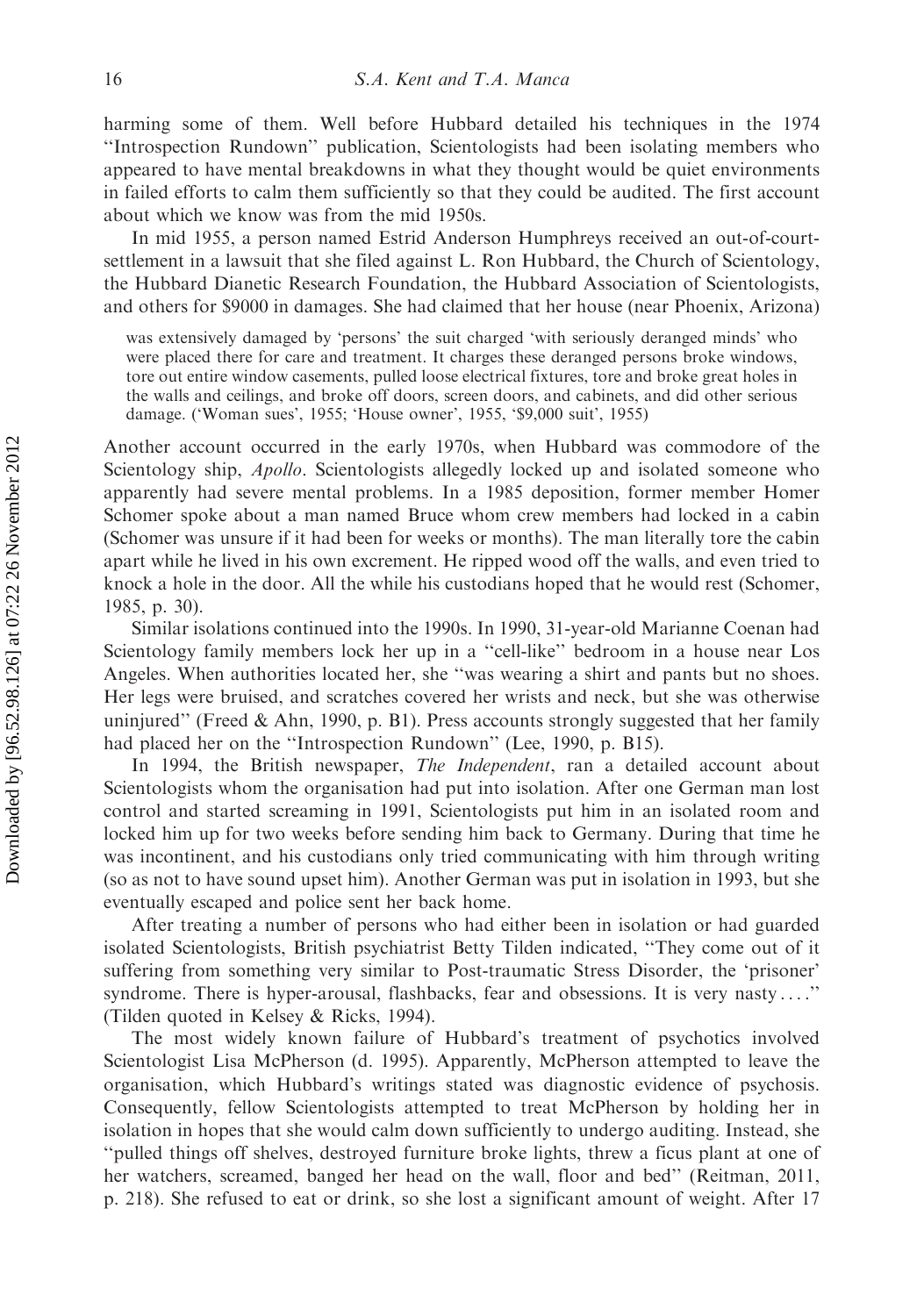days under the control of Scientologists at the Fort Harrison hotel, McPherson died while her caretakers were seeking medical care for her.

Scientologists claimed to believe that after isolation, McPherson would communicate through auditing (see Hubbard, 1974a, pp. 240–241). According to Scientology's attorney and spokesperson, Elliot Abelson, McPherson ''was ineligible to receive Scientology counselling there [at the Fort Harrison Hotel] because she was having trouble sleeping.'' He said, counselling cannot be done until a person had six to eight hours sleep and become sufficiently stable to receive counselling. As such, Scientology's isolation treatment regimes for psychotics appear to have shown dire consequences with little to no measurable improvement in patients' mental conditions. On a broad level, psychiatry's Principles of Medical Ethics present members' professional responsibilities to patients' rights, dignity, and access to medical care, and under their guidance no ethical psychiatrist would participate in the kinds of confinements, constraints, and pseudo-medical treatment that Scientologists apparently imposed upon their fellow members (American Psychiatric Association, 2010).

### **Conclusion**

Based on Abbott's classic discussion of the system of professions, a portrayal of Dianetics and Scientology's war against psychiatry as a professionalism battle between an ideology and a science would misrepresent the nature of psychiatry in the early 1950s. Psychiatry's professional reputation was weak because none of its techniques (except perhaps the mysterious electro-shock) could control (much less cure) major diseases. Its major therapeutic tool throughout the 1950s and (in some circles) into the 1990s was psychoanalysis, which eventually most members of the discipline abandoned because it was unscientific. When psychiatrists used it, it was expensive and slow, and at best cured some neuroses only. Medical doctors dominated its application. Dianetics, perhaps even more than its immediate successor, Scientology, claimed to be fast, cheap, and remarkably successful regarding a wide range of afflictions, with laypersons learning its basic techniques quickly. While a few doctors did not reject it, many did, and some of them saw Dianetics as a potential threat to psychiatry. Indeed, Hubbard constructed Dianetics as a threat, when he attempted to elevate its professional image by claiming academic degrees that he did not have and establishing Scientology journals along the lines of scientific disciplines.

Within two years of Dianetics's appearance, however, a scientific revolution began in psychiatry to which Hubbard could offer no equal. Pharmaceuticals appeared that had dramatic effects on controlling some major mental illnesses, and psychiatry's professional image improved. As a narcissistic ideologue committed only to his own viewpoints, Hubbard rejected any value of pharmaceuticals, and eventually launched a war against them and the psychiatrists who prescribed them. This war had effects – both positive and negative. For instance, on the positive side, Scientology was somewhat correct about the dangers of Prozac (at least on some people), and it helped to expose psychiatric treatment abuse in Australia. On the negative side, some people who could have benefitted from Prozac probably avoided it because of Scientology's ideologically driven attacks against it.

Other major events in psychiatry began in 1980, when the discipline's major classification guide to mental disorders began focusing on identifiable characteristics rather than aetiologies. Classification became more scientific, so the application of psychotropics gained precision. Hubbard, however, rejected the very foundations of this new system and instead constructed an imprecise one around his notion of psychosis.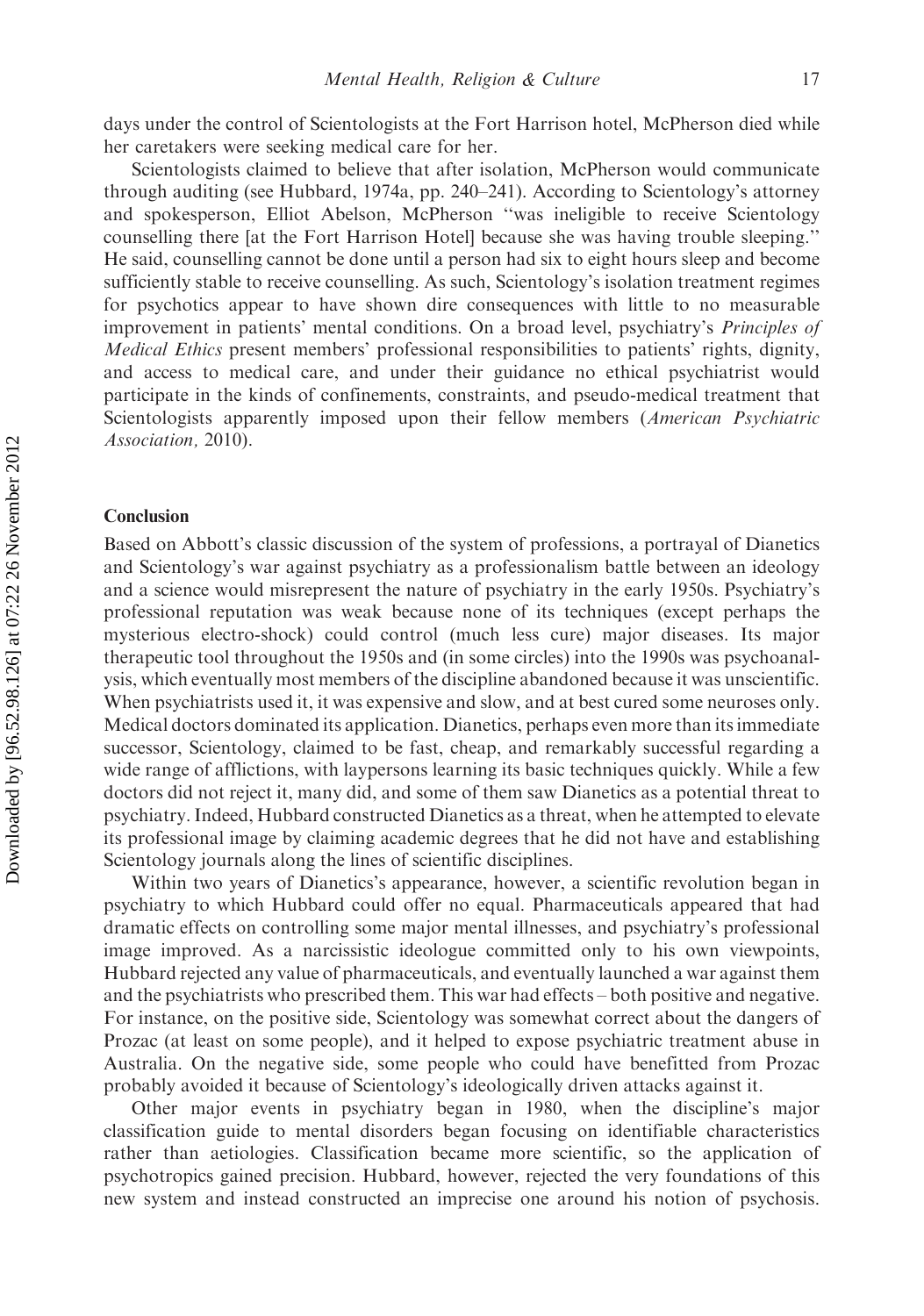Regarding the effectiveness of treatments, which is a major factor contributing to a group's professional image, psychiatry's combination of drugs and some therapies achieved moderate to considerable successes in many areas of mental health while Hubbard's techniques purportedly to cure psychoses appear to be disastrous. While Scientology continues to criticise aspects of psychiatry, its shortfalls suggest that it will never replace the profession with its own mental health techniques.

Scientology will never replace psychiatry, but its failure will not be for lack of trying. Immediately after the 11 September 2001 attacks against the World Trade Center in New York, Scientology set up nationally available telephone hotlines under the guise of National Mental Health Assistance, which many people probably confused with the respected National Mental Health Association. It directed ''crying and upset'' people to Scientology centres for assistance (O'Neil, 2001). At the disaster site itself, Scientologists wearing yellow T-shirts identifying themselves as Volunteer Ministers pitched in during the clean-up effort, but had their own agenda for doing so.

As revealed in e-mails that Scientologist Simon Hare sent to Scientologists at the time and which critics of the organisation obtained, one of their goals there was:

... we are trying to move in and knock the psychs out of counselling to the grieving families.... Due to some brilliant manoeuvring by some simply genius Sea Org Members [i.e., full-time Scientologists] we tied up the majority of the psychs who were attempting to get to families yesterday in Q&A [questions and answers], bullbait [techniques of confrontational insults on which Scientologists train] and wrangling. They have a hard time completing cycles of action and are pretty easy to disperse. But today they are out in full force and circling like vultures over these people and all of our resources are tied up in the support efforts in the disaster zone at present. (Hare, quoted in Graham, 2001, p. 1)

Explaining further what role traditional mental health and psychiatric professionals were playing, Hare continued:

The other religions here with their ministers have shown their true colors and are working hand in hand with the psychs to give these people as much false data and restimulation as they can. They HAVE NO TECH and they're not even trying to hide it anymore. They've crossed over and abandoned anything spiritual and to hell with them. (Hare, quoted in Graham, 2001, p. 2 [capitals in original])

Whatever other goals the Volunteer Ministers had, a primary one was to get Scientology's techniques to distressed workers and families in place of traditional mental health and psychiatric counselling. In the language of professional competition, the Volunteer Ministers wanted to ''bump'' the psychiatrists and related professionals from the scene (Abbott, 1988, p. 89).

Moving ahead some 11 years later, Scientology announced the opening of a national office in Washington, DC, ostensibly to '''coordinate its many social and humanitarian initiatives on a national and international level''' (Church of Scientology, quoted in Bedard, 2012), but also presumably to lobby government officials on issues related to Scientology's interests. (Two of the dignitaries who spoke complimented Scientology on previous lobbying efforts.) One of the programs that it hoped to strengthen was the ''Scientology Volunteer Ministers, the world's largest independent relief force providing emergency response at major disaster sites for more than a decade.'' Unstated, of course, is the goal of the Volunteer Ministers to eliminate the role of psychiatry and mental health professionals at those sites. Consequently, the United States now has a federally tax exempt organisation, inclusively called the Church of Scientology, using taxpayers' money in the nation's capital to lobby officials and agencies about the destruction of psychiatric practices.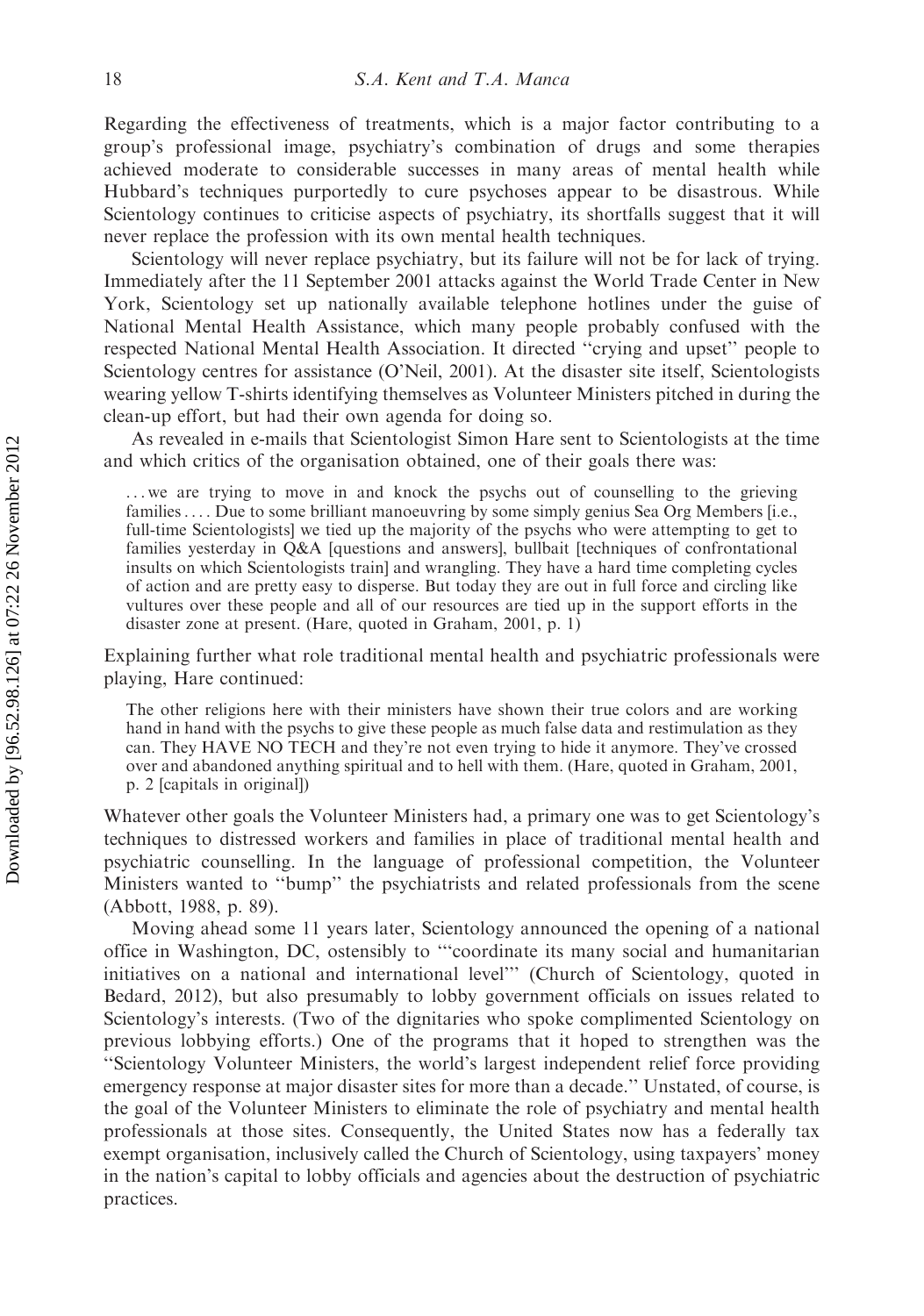In addition to these efforts, Scientology continues to solicit public support through its websites and offline events, including CCHR's ''Psychiatry: An Industry of Death'' exhibition. Moreover, some critics of Scientology highlight what appear to be harmful practices at Narconon centres, which use a Scientology affiliated drug rehabilitation program that avoids psychiatric or traditional mental health assistance.<sup>5</sup> Scientology's war against psychiatry is far from over; it fact, it just may have entered a new phase.

### Acknowledgements

The authors used documents from the Kent Collection on Alternative Religions, which is housed at the University of Alberta Library, to conduct this research. One of the authors (Manca) was supported by the Social Sciences and Humanities Research Council and the University of Alberta's President's Doctoral Prize of Distinction.

### **Notes**

- 1. More information on Scientology's various structures is in Kent (1999a) as well as other sources that we cite.
- 2. In reality, however, lobotomy's major advocate, Walter Freeman (1895–1972) used the procedure on ''depressed, anxious, phobic, paranoid, 'frigid,' homosexual, hyperactive delusional, violent, neurotic, psychotic, and schizophrenic patients,'' whose pre-lobotomy lives ranged from merely disrupted to completely disordered (Rodgers, 1992, pp. 6, 7).
- 3. We can assume that former combat soldiers from World War II played a significant role in the 1950 increase. We know, for example, that combat produced ''an enormous variety of stressrelated behavior,'' including psychosis (Spiegel, 2000, p. 58).
- 4. For instance, ''Psychology has often accommodated to the political ideology of the day'' (Pettifor, 2007, p. 314). Psychiatrists and psychologists in Nazi Germany, apartheid South Africa, and Soviet Russia often supported segregation and what are arguably unethical regimes (Pettifor, 2007, p. 314).
- 5. News articles report deaths and injuries associated with these centers as associated with the removal of all medication in the drug rehabilitation program, which resulted in various health concerns including suicide attempts (Reynolds, 2012). Nonetheless, there is no legal evidence that Narconon's practices have caused these deaths (see Wade, 2012).

## References

- Abbott, A. (1988). The system of professions: An essay on the division of expert labor. Chicago: University of Chicago Press.
- Abbott, A. (1995). Boundaries of social work or social work of boundaries? The social service review lecture. The Social Science Review, 65, 545–562.
- American Psychiatric Association [APA]. (1994). Diagnostic and statistical manual of mental disorders (4th ed.). Washington, DC: Author.
- American Psychiatric Association [APA]. (2010). The principles of medical ethics, with annotations especially applicable to psychiatry. Retrieved 14 May 2012 from http://www.psych.org/practice/ ethics
- Anti-Prozac groups cite stats, demand elders investigate. (1994, June). Psychiatric Times, 11(6), 1.
- Baker, T.B., McFall, R.M., & Shoham, V. (2009). Current status and future prospects of clinical psychology. Psychological Science in the Public Interest, 9, 67–103.
- Bedard, P. (2012, September 14). 3 lawmakers, FEMA aide help open Scientology national office. Washington Examiner. Retrieved from http://washingtonexaminer.com/3-lawmakers-fem-aidehelp-open-scientology-national-office/article/2507936
- Blackwell, T. (2011, December 7). 'Prozac defense' stands in Manitoba teen's murder case. National Post. Retrieved from http://news.nationalpost.com/2011/12/07/prozac-defence-stands-in-manitoba-teens-murder-case/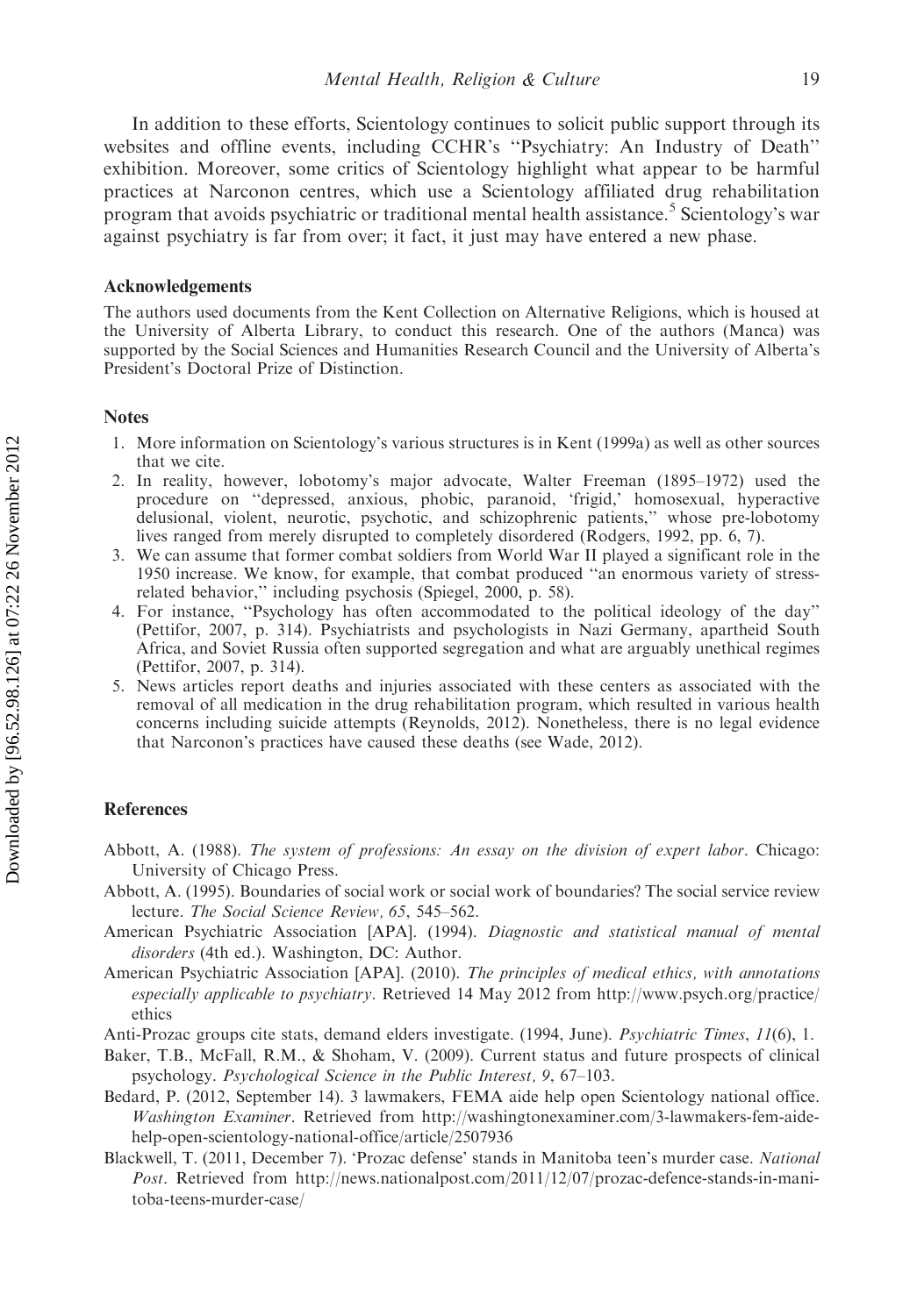Bendelow, G. (2009). Health, emotion and the body. Cambridge: Polity Press.

- Bowles, T. (1996). Scientology ethics and psychiatric injustice. Texas Tech Law Review, 27, 1011–1026.
- Bromberger, B., & Fife-Yeomans, J. (1991). Deep sleep: Harry Bailey and the scandal of Chelmsford. Roseville: Simon & Schuster Australia.
- Burton, T.M. (1991, April 19). Anti-depression drug of Eli Lilly loses sale after attack by sect. Wall Street Journal, p. A1.
- Charatan, F. (2000). US parents use psychiatrists for promoting Ritalin. British Medical Journal, 321(7263), 723.
- Citizens Commission on Human Rights. (1991). The nation: The perils of Prozac. Psychiatry Update,  $1(2)$ , 1.
- Citizens Commission on Human Rights. (1992). The rise of senseless violence in society: Psychiatry's role in the creation of crime. Los Angeles, CA: Author.
- Citizens Commission on Human Rights. (2008). Psychiatry an industry of death: Document supplement. Los Angeles, CA: Author.
- College of Scientology. (1969). Don't bother praying for help you just got all the help there is [Cartoon]. Freedom Scientology, 1.
- Crellin, J.K., & Ania, F. (2002). Professionalism and ethics in complementary and alternative medicine. Binghamton, NY: The Hawthorne Integrative Healing Press.
- Dain, N. (1989). Critics and dissenters: Reflections on 'anti-psychiatry' in the United States. Journal of the History of the Behavioral Sciences, 25, 3–25.
- Dain, N. (2000). Antipsychiatry. In R.W. Menninger & J. Nemiah (Eds.), American psychiatry after World War II (1944-1994) (pp. 277–298). Washington, DC: American Psychiatric Press.
- Department of the Treasury—Internal Revenue Service. (1993). Closing agreement on the final determination covering specific matters. Retrieved 27 May 2012 from http://www.xenu.net/ archive/IRS/index/html
- Doward, J., & Craig, E. (2012, May 6). Ritalin use for ADHD children soars fourfold. The Observer, Retrieved from http://www.guardian.co.uk/society/2012/may/06/ritalin-adhd-shocks-childpsychologists/print
- Eli Lilly Canada Inc. (2004, May 18). Subject: Stronger WARNING for SSRIs and other newer antidepressants regarding the potential for behavioural and emotional changes, including self-harm. Health Canada. Retrieved from http://www.hc-sc.gc.ca/dhp-mps/medeff/advisories-avis/prof/ \_2004/prozac\_hpc-cps-eng.php
- Fishbein, M. (1950, September). Dianetics or the poor man's psychoanalysis. Postgraduate Medicine, 8, 241–242.
- Fieve, R.R. (1994). Prozac. New York, NY: Avon Books.
- F.L. (1950, October). What about Dianetics? [Review of book Dianetics: The modern science of mental health by L.R. Hubbard]. Science Digest, 27, 45–46.
- Freed, D., & Ahn, E. (1990, January 7). Man held mentally ill captive in home, police say. Los Angeles Times, pp. B1–B11.
- Fritz, G.K. (2006, July). Awakening to scientology. The Brown University Child and Adolescent Behavior Letter, p. 8.
- Gifford, S. (2008). The psychoanalytic movement in the United States, 1906–1991. In E.R. Wallace & J. Gach (Eds.), History of psychiatry and medical psychology (pp. 629–656). New York, NY: Springer.
- Gittleson, Y. (1950, October). Sacred cows in collision. American Scientist, 38(4), 603–609.
- Graham, B. (2001, September 18). Scientology at Ground Zero. Retrieved from http:// www.xenu.net/archive/events/20010911-tragedy/
- Grob, G.N. (1991, April). Origins of DSM-I a study in appearance and reality. American Journal of Psychiatry, 148, 421–431.
- Grob, G.N. (2008). The transformation of psychiatry from institution to community, 1800-2000. In E.R. Wallace & J. Gach (Eds.), *History of psychiatry and medical psychology* (pp. 533–550). New York, NY: Springer.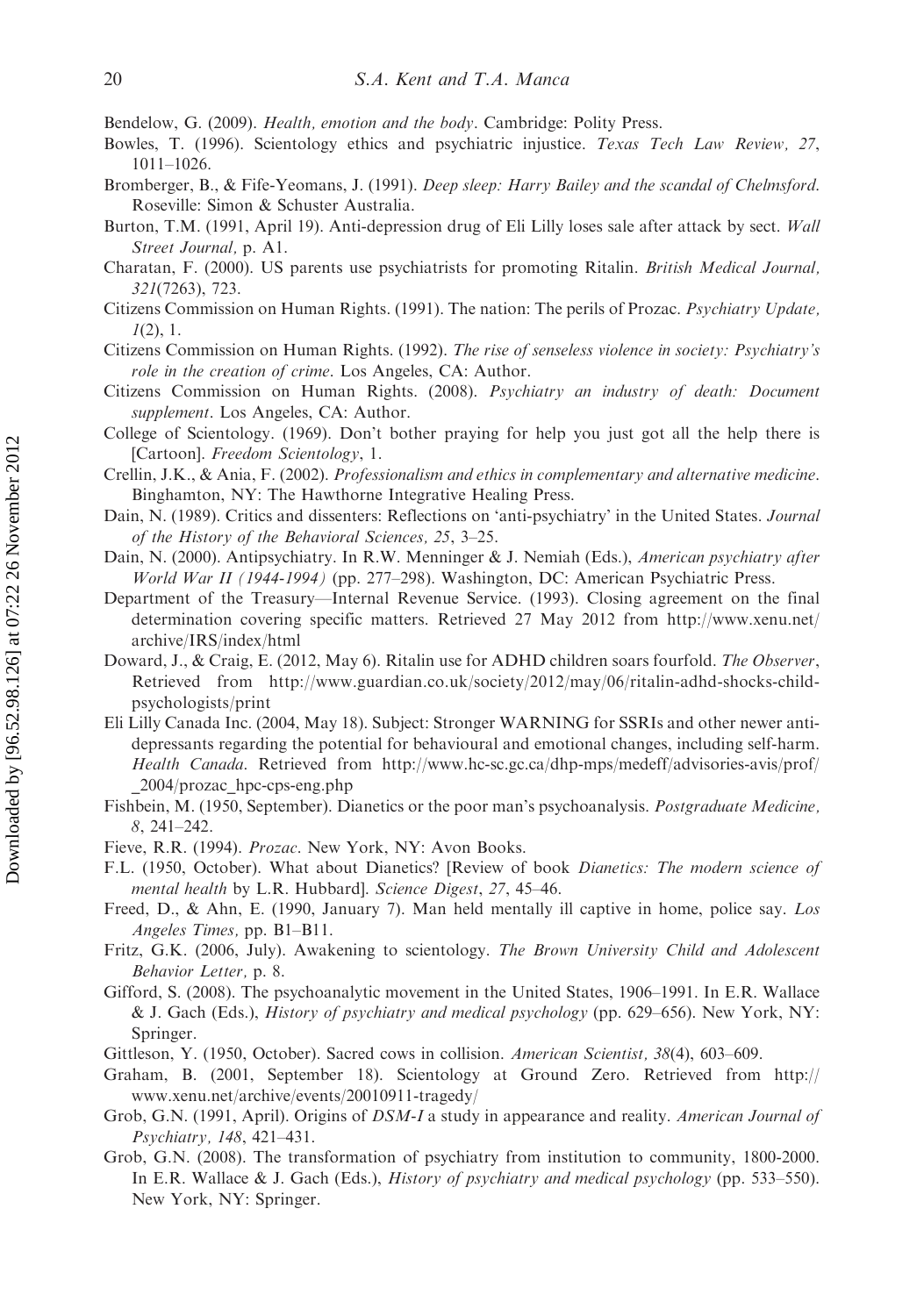- Haislip, G.R. (1996, December 10–12). ADD/ADHD statement of the Drug Enforcement Administration. Retrieved from http://www.add-adhd.org/ritalin.html
- Hansson, S.O. (2008). Science and pseudo-science. In Stanford encyclopaedia of philosophy. Retrieved from http://plato.stanford.edu/entries/pseudo-science/
- Healy, D. (1999). The origins of antidepressants. In H. Freeman (Ed.), A century of psychiatry (pp. 169–172). London: Harcourt.
- Healy, D. (2002). The creation of psychopharmacology. Cambridge, MA: Harvard University Press.
- Highest ever number of UK kids on Ritalin. (2005, November). Ecologist, 35(9), 9.
- House owner sues church. (1955, May 17). Republic.
- Hubbard, L.R. (1950a). *Dianetics: The evolution of a science*. Los Angeles, CA: The American Saint Hill Organization.
- Hubbard, L.R. (1950b). Dianetics: The modern science of mental health (1st ed.). New York, NY: Hermitage House.
- Hubbard, L.R. (1953, mid-November). On human behavior. Professional Auditor's Bulletin. (Reprinted in The technical bulletins of Dianetics and Scientology, volume I [1950–1953], pp. 473–477, by L.R. Hubbard, 1976. Los Angeles, CA: Scientology Publications.
- Hubbard, L.R. (1955). Psychiatrists. Professional Auditor's bulletin, No. 62. (Reprinted in The technical bulletins of Dianetics and Scientology, volume II [1954–1956], pp. 267–269, by L.R. Hubbard, 1976. Los Angeles, CA: Scientology Publications.
- Hubbard, L.R. (1956). The problems of work. Washington, DC: Scientology Consultants to Industrial Efficiency.
- Hubbard, L.R. (1957). All about radiation (man's inhumanity to man). London: Hubbard Communications Office.
- Hubbard, L.R. (1960). New definition of psychosis. (Reprinted in The technical bulletins of Dianetics and Scientology, volume IV [1960–1961], p. 136, by L.R. Hubbard, 1976, Los Angeles, CA: Scientology Publications.
- Hubbard, L.R. (1965, November 24). Search and discovery. Hubbard Communications Office Bulletin, p. 4. (Reissued on November 20, 1987 with Typographical Corrections).
- Hubbard, L.R. (1966, February). Psychotics. Certainty, 13 (2). (Reprinted in The technical bulletins of Dianetics and Scientology, volume VI [1965–1969], pp. 131–135, by L.R. Hubbard, 1976, Copenhagen: Scientology Publications).
- Hubbard, L.R. (1968, November 29). The war. Executive Directive from L. Ron Hubbard, LRH ED 55 INT [International].
- Hubbard, L.R. (1969, September 2). Dianetic assists. Hubbard Communications Office Bulletin, p. 3, (Reissued from November 20, 1950).
- Hubbard, L.R. (1974a, January 23). The technical breakthrough of 1973! The introspection RD. Hubbard Communications Office Bulletin, 239–242.
- Hubbard, L.R. (1974b, February 20). Introspection RD additional actions. Hubbard Communications Office Bulletin, 260–261.
- Hubbard, L.R. (1976). The technical bulletins of Dianetics and Scientology VIII, (1972–1975). Copenhagen: Scientology Publications.
- Hubbard, L.R. (1982a, May 6). The cause of crime. Hubbard Communications Office Bulletin, 1.
- Hubbard, L. R [probable author] (1969, December 2). Intelligence actions covert intelligence data collection. Memo sent to the Guardian WW [Worldwide], p. 6.
- Hubbard, L.R. (2007). Introduction to scientology ethics. Los Angeles: Bridge Publications, (Original work published 1968).
- IAS Administrations. (2010). Psychiatry—global eradication. Impact, 125, 17–23.
- Kelsey, T., & Ricks, M. (1994, January 31). The prisoners of Saint Hill. The Independent, p. 7.
- Kent, S.A. (1996). Scientology's relationship with eastern religious traditions. *Journal of* Contemporary Religion, 11, 21–36.
- Kent, S.A. (1999a). Scientology Is this a religion? Marburg Journal of Religion,  $4(1)$ , 1–23.
- Kent, S.A. (1999b). The creation of 'religious' Scientology. Religious Studies and Theology, 18, 97–126.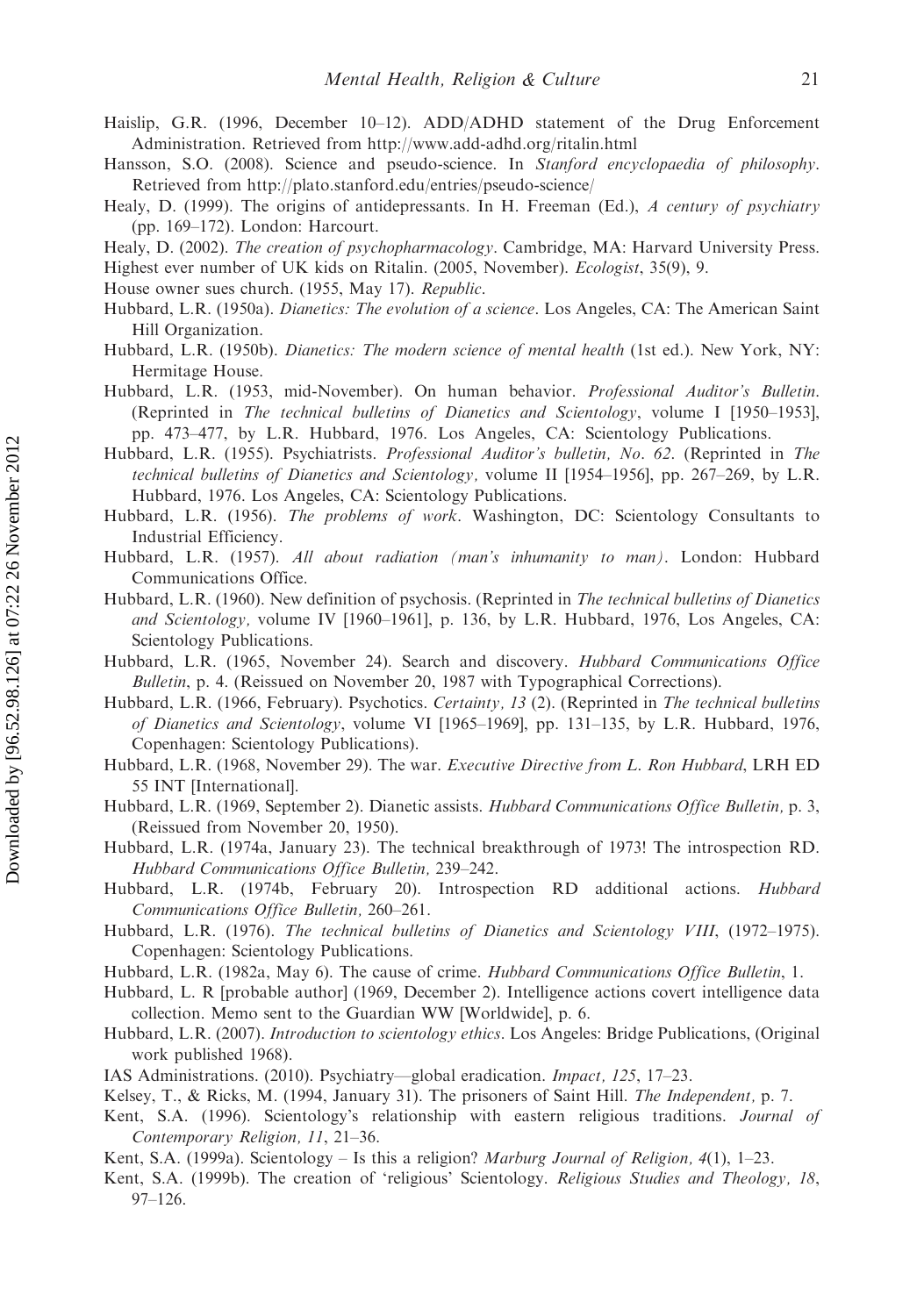- Kent, S.A. (1999c). The globalization of Scientology: Influence, control and opposition in transnational markets. Religion, 29, 147–169.
- Kent, S.A. (2011). The decline of Scientology. In I. Christiansen, C. Polster, & E. Trenkel (Eds.), Dialog in Konfrontation (pp. 113–146). Jena: Jenaer Akademische Verlagsgesellschaft.

Lane, J., & Kent, S. (2008). Politiques de rage et narcissisme malin. Criminologie, 41, 117–155.

- Leaked documents link Prozac to suicide: journal. (2005, Jan 1). Australian Broadcasting Corporation News. Retrieved from http://www.abc.net.au/news/2005-01-01/leaked-documentslink-prozac-to-suicide-journal/611540
- Lee, J.H. (1990, January 13). D.A. won't file charges against man who kept wife locked up. Los Angeles Times, pp. B15–B16.
- MacFarquhar, L. (1994, January/February). Tuft's personality disorder. Lingua Franca, p. 20ff.
- Manca, T. (2010). Alternative therapy, Dianetics, and Scientology. Marburg Journal of Religion,  $15(1)$ , 1-20.
- Manca, T. (2012). L. Ron Hubbard's alternative to the bomb shelter: Scientology's emergence as a pseudo-science during the 1950s. Journal of Popular Culture, 24, 80–96.
- Maxmen, J.S., & Ward, N.G. (1995). Essential psychopathology and its treatment (2nd ed.). New York, NY: W.W. Norton & Company.
- McCall, W.V. (2007). Psychiatry and psychology in the writings of L. Ron Hubbard. Journal of Religion and Health, 46, 437–447.
- Miller, R. (1987). Bare-faced messiah: The true story of L. Ron Hubbard. New York, NY: Henry Holt and Company.
- National Alliance on Mental Illness. (2007, March). Mental illnesses: Treatment saves money & makes sense. Retrieved from www.nami.org/policy/costsbenefits/
- National Alliance on Mental Illness Illinois. (2012). Facing the facts, Retrieved from http:// il.nami.org/facts.html
- No proof Prozac causes suicides, scientists say. (1991, September 21). Los Angeles Times, p. A24. Retrieved from http://articles.latimes.com/1991-09-21/news/mn-2325\_1\_prozac-user.
- Olie, J.P., & Loo, H. (1999). New drug therapies. In H. Preeman (Ed.), A century of psychiatry (pp. 166–169). London: Harcourt.
- O'Neil, D. (2001, September 15). 'Mental health' hotline a blind lead. St. Petersburg Times, Retrieved from http://www.sptimes.com/News/091501/Worldandnation/\_Mental\_health\_\_hotli.shtml
- Parker Waichman LLP. (2012, June 2). Prozac side effects linked to birth defects, heart defects, potential lawsuits. Retrieved from http://www.yourlawyer.com/topics/overview/prozac
- Peck, R.E. (1950, December). Review of Dianetics: The modern science of mental health. The American Journal of Psychiatry, 107(6), 477–478.
- Pettifor, J.L. (2007). Toward a global professionalization of psychology. In M.J. Stevens & U.P. Gielen (Eds.), Toward a global psychology: Theory, research, intervention and pedagogy (pp. 299–331). Mahwah, NJ: Lawrence Erlbaum.
- Pratkanis, A.R. (1995, July/August). How to sell a pseudo-science. Skeptical Inquirer, 19(4), 19–25.
- Prior, L. (2003). Belief, knowledge and expertise: The emergence of the lay expert in medical sociology. Sociology of Health and Illness, 25, 41-57.
- Pringle, E. (2007, January 26-28). Eli Lilly the habitual offender. OpEdNews.com. Retrieved from http://psychrights.org/articles/epringle070125 eli\_lilly\_the\_habitu.htm
- Rabi, I.I. (1951, January). Review of Dianetics: The modern science of mental health. Scientific American, 184, 57–58.
- Reitman, J. (2011). Inside Scientology: The story of America's most secretive religion. New York, NY: Houghton Mifflin.
- Religious Technology Center. (1990). Auditor to Society. KSW NEWS 32, [pp. 8–9].
- Reynolds, E. (2012). Former drug addict sues Scientology-based clinic after he jumped off balcony following week of treatment. Mail Online. Retrieved from http://www.dailymail.co.uk/news/ article-2205951/William-Sweeney-sues-Scientology-based-detox-clinic-jumped-balcony-follow ing-treatment.html?ito=feeds-newsxml